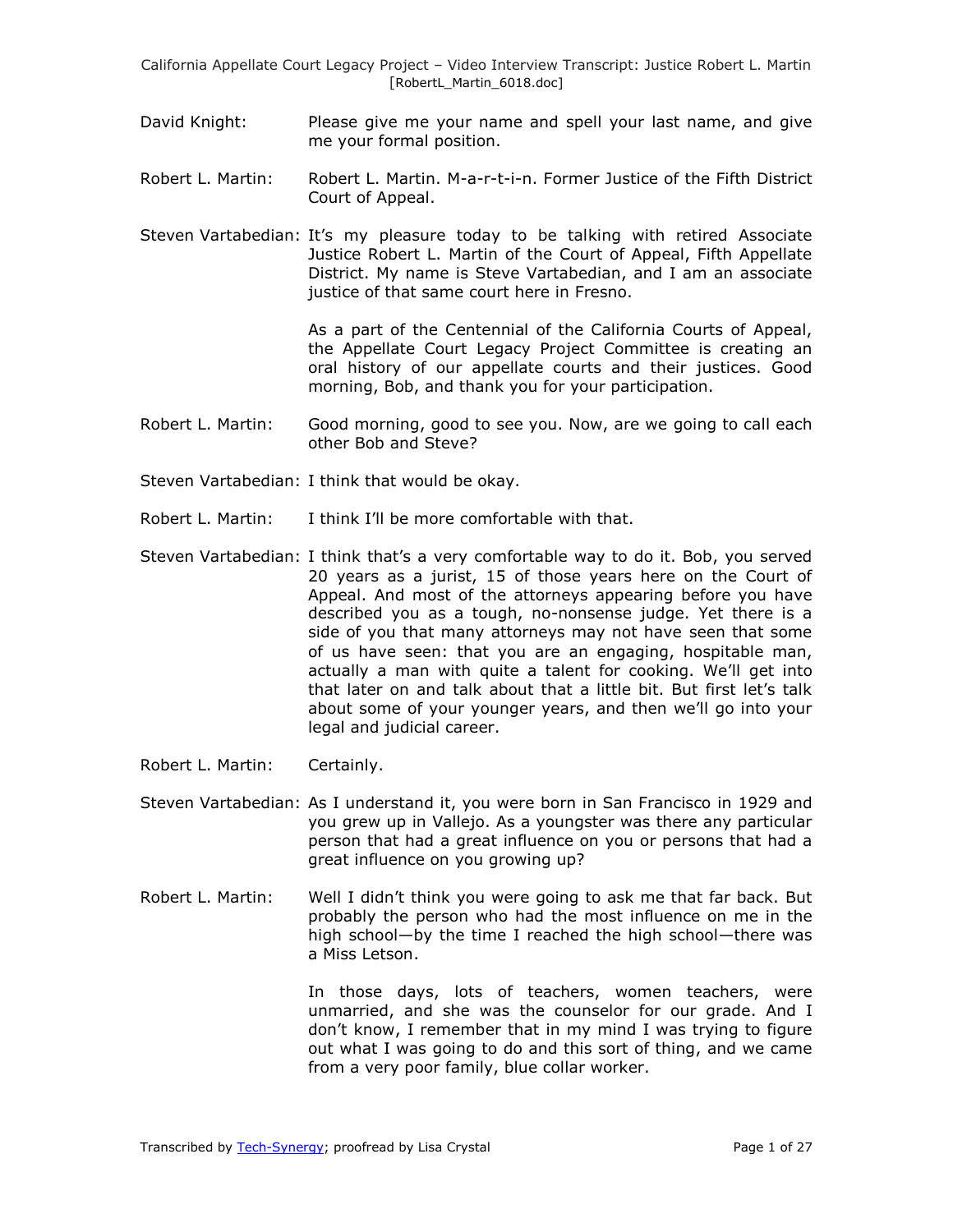I would go and talk to her during study hall; and she not only gave me some good advice, she sort of caused me to think outside the box, if that's appropriate to this discussion. I think that she . . . I've made a long story out of one that could have been very short.

Miss Letson was sort of a mentor to that extent, plus one of our . . . in those days they called it social studies, which was historical, that sort of thing. And she was . . . I don't know why I focused on the women teachers, but she and her husband befriended me, and it was in retrospect an influence on me.

- Steven Vartabedian: Did you think that the social studies course—those kinds of things—that they helped develop aspirations towards maybe law? Did that have any effect, do you think?
- Robert L. Martin: I don't know why I decided I wanted to be a lawyer, but somewhere along the line by the time I was 12 or 13, I knew I wanted to be a lawyer. I'm not sure I knew what a lawyer did, but I wanted to be a lawyer. And as an example, my father was a machinist on Mare Island, had been there for many, many years. And when I got to be 16 and a half or so, he—I guess he waited till my mother was out in the yard or out of the room or whatever one time—and he said, they called me Robert, he said, "Robert, did you ever think about going to work on Mare Island as an apprentice?" I think the way he put it was, "You'll not make a lot of money but you'll always have job security and a paycheck." And I said, "Well, Dad, I understand what you're saying, but I want to be a lawyer."

I think figuratively his jaw dropped a little, and he says, "Well, Robert, you know we don't have any money." And I said, "I know, but I'll figure a way." And he says, "Well, I'll help you all I can." But he was sort of-overwhelmed is probably overstating—but much surprised by my comments in that respect.

Steven Vartabedian: Sort of an old-school, hard-working guy?

- Robert L. Martin: Oh, yes.
- Steven Vartabedian: You worked with your hands and that kind of thing?
- Robert L. Martin: Highly, very highly respected within the family. Whenever anyone had a problem, I think the saying was, let's go talk to Leslie. But at any rate, I just had the idea that I wanted to be a lawyer. And I got a library card.

### $(00:05:01)$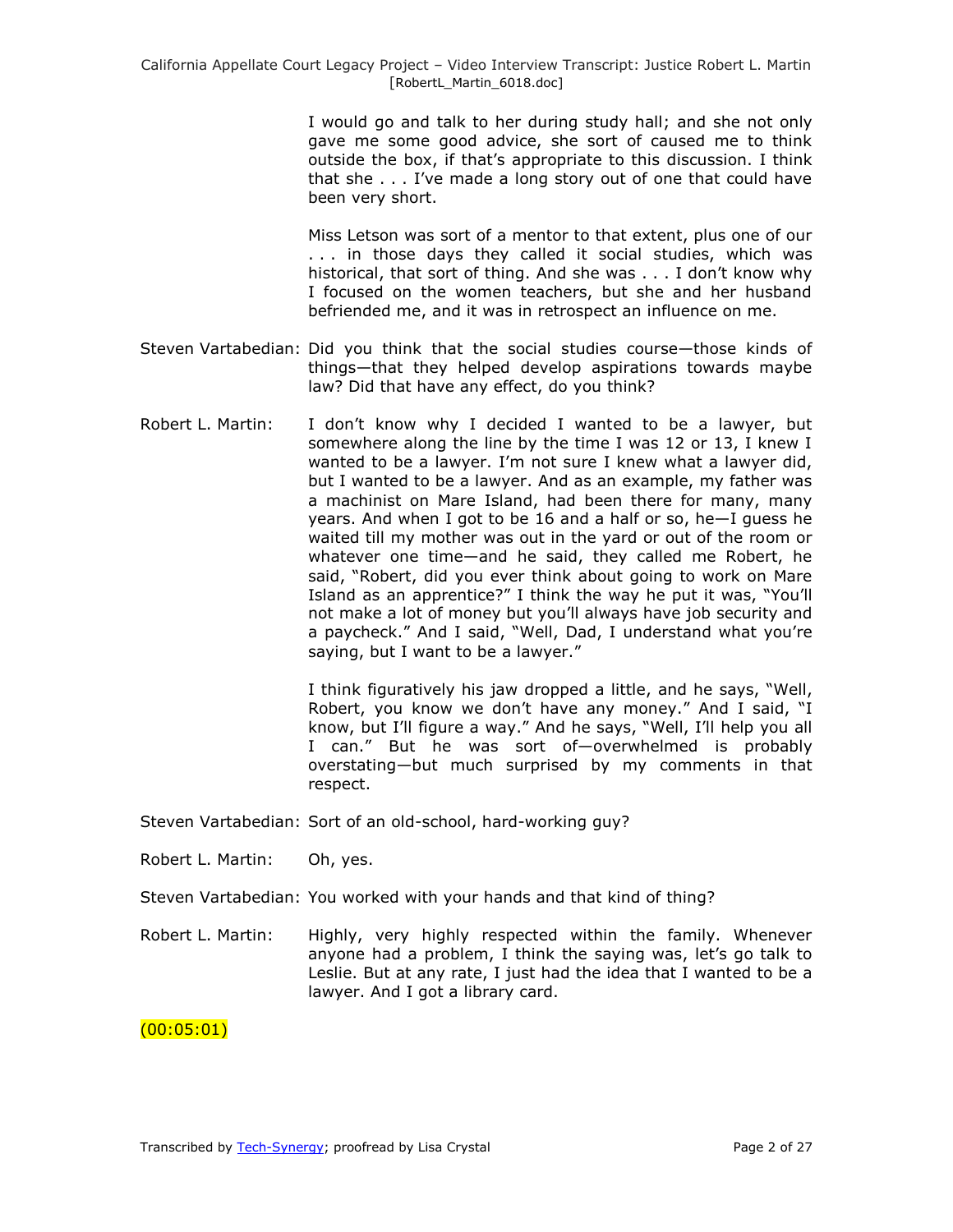> I found out about the libraries at school and I got a library card by the time I was about 9 or 10 and started reading. And I don't know; it just all came together.

- Steven Vartabedian: So reading was something that you at a very young age had a great interest in?
- Robert L. Martin: Never lost it.
- Steven Vartabedian: Never lost it. Another thing that you never lost is your interest in cooking. Did that start at a young age also?

Robert L. Martin: Well, yes. I love to cook, and I give my mom credit for that, because she was an old-fashioned gal in the sense that she didn't have Ross cookbooks or that sort of thing. They cooked because their mother told them, well, you put a handful of this and a pinch of that, I guess, or whatever.

> At any rate, by the time I was seven or eight, she would say, "You want to cook your breakfast this morning?" So she'd stand behind me or be close and I would cook, and I loved it; I still do.

- Steven Vartabedian: We'll talk about that a little bit later on, but let's get back to your younger days at Vallejo High School. Did you have any particular interest or extracurricular activities that you took part in?
- Robert L. Martin: Well, football, of course.
- Steven Vartabedian: Okay.
- Robert L. Martin: Played two years of high school football, and thinking of something . . . Oh, they didn't have forensics at my school, but they had public speaking, and I really enjoyed public speaking.
- Steven Vartabedian: That's the sort of thing that served you well in your career.
- Robert L. Martin: Oh, yeah, but I was thinking, well you know, I think I was just a typical high school kid: a little interested in everything, but not totally focused on anything.
- Steven Vartabedian: Now, I understand you also, after graduation from high school, you attended junior colleges in the Bay Area.
- Robert L. Martin: Well, with Vallejo.
- Steven Vartabedian: Vallejo College.
- Robert L. Martin: Junior college.
- Steven Vartabedian: Vallejo Junior College.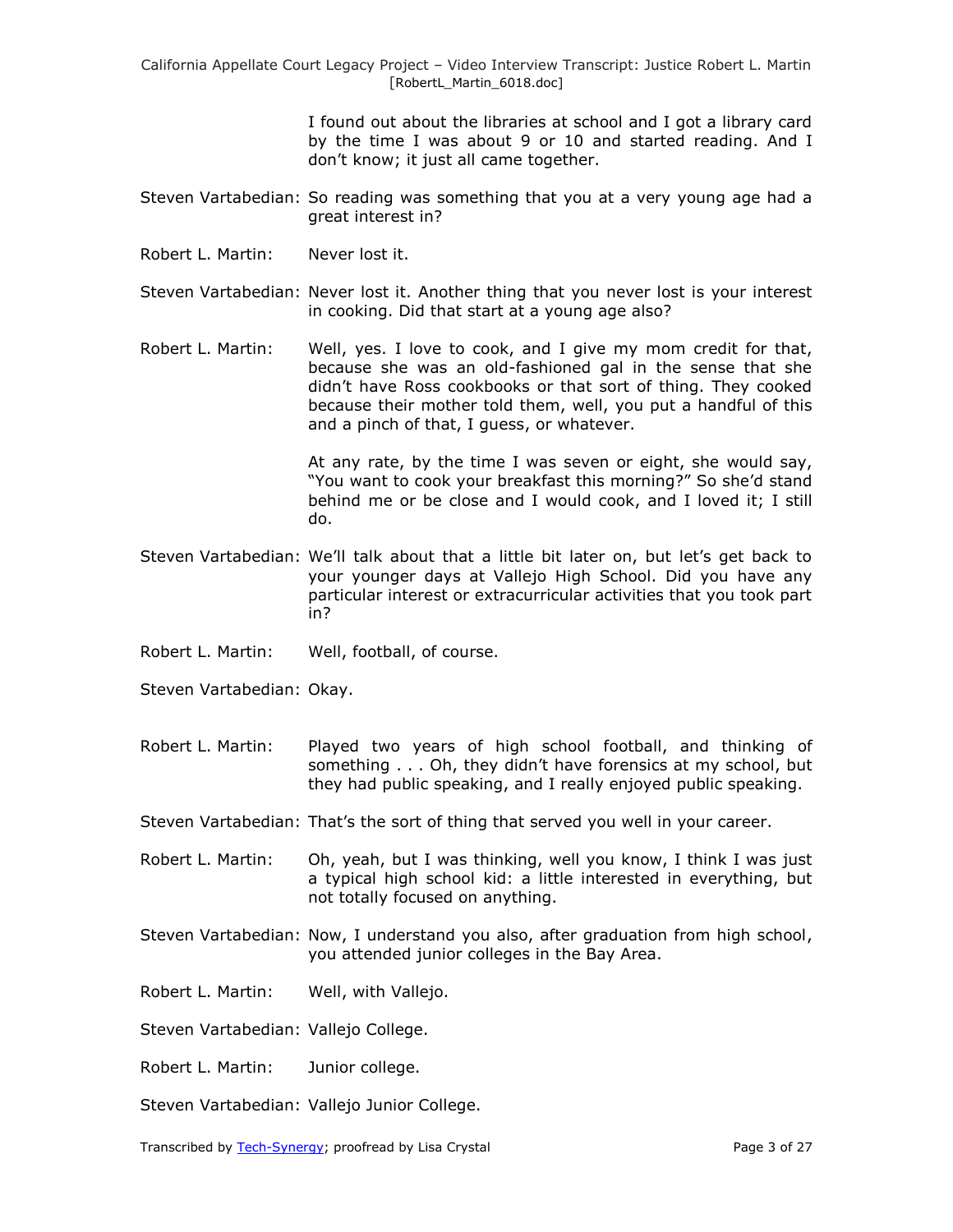- Robet.L.Martin: They didn't call it community colleges then. They were junior colleges after World War II.
- Steven Vartabedian: Did you have your career kind of planned out at that point? Were you thinking in terms of law, or were you more general in your thinking?
- Robert L. Martin: Well, I was thinking in terms of law if I could get through college, which I never did. I got about two and a half years in, and by that time my dad had retired. I was adopted, and my parents were in their middle 30s when they got me; so by the time I was out of high school, they were in their middle 50s. They were not the typical 43- or 45-year-old parents.

At any rate, my dad had retired and there was absolutely no money. So I had to leave school and go to work. Needless to say, within six months Korea started and I got drafted. So I never got back until after the Army.

- Steven Vartabedian: So between going to work and your military service, that kind of caused a detour in your plans.
- Robert L. Martin: A little bit of delay.
- Steven Vartabedian: How did that military experience from 1950 to 1952, how did that affect you?
- Robert L. Martin: Well, I didn't like the Army. There was nothing wrong with the Army; I just didn't want to be in the Army because I had started what I thought was a beginning career—by that time law school was in the back of my mind—started a beginning career in banking with Bank of America, and I was in a hurry to get out of the Army and get back to that.

And what happened was I did my two years in the Army and I got out. And then a friend of mine from school, Sol Teverbaugh, to be exact—well, he was married and had a child. While I was in the Army, he had started going—we lived in Vallejo—he had started going to night law school in San Francisco, and as soon as I got out of the Army we got back in touch. I said, what an opportunity, because by then I had the GI Bill.

So I went to four years of night law school, which the GI Bill paid, I think, about the first three years; and of course I worked full time during the day. So what didn't seem possible two or three years earlier worked out.

Steven Vartabedian: I've talked to other people who went to school during your time and also served in military service. Was it that you could start law school without having gotten a bachelor's degree if you had served in military services? Was that a way to do it?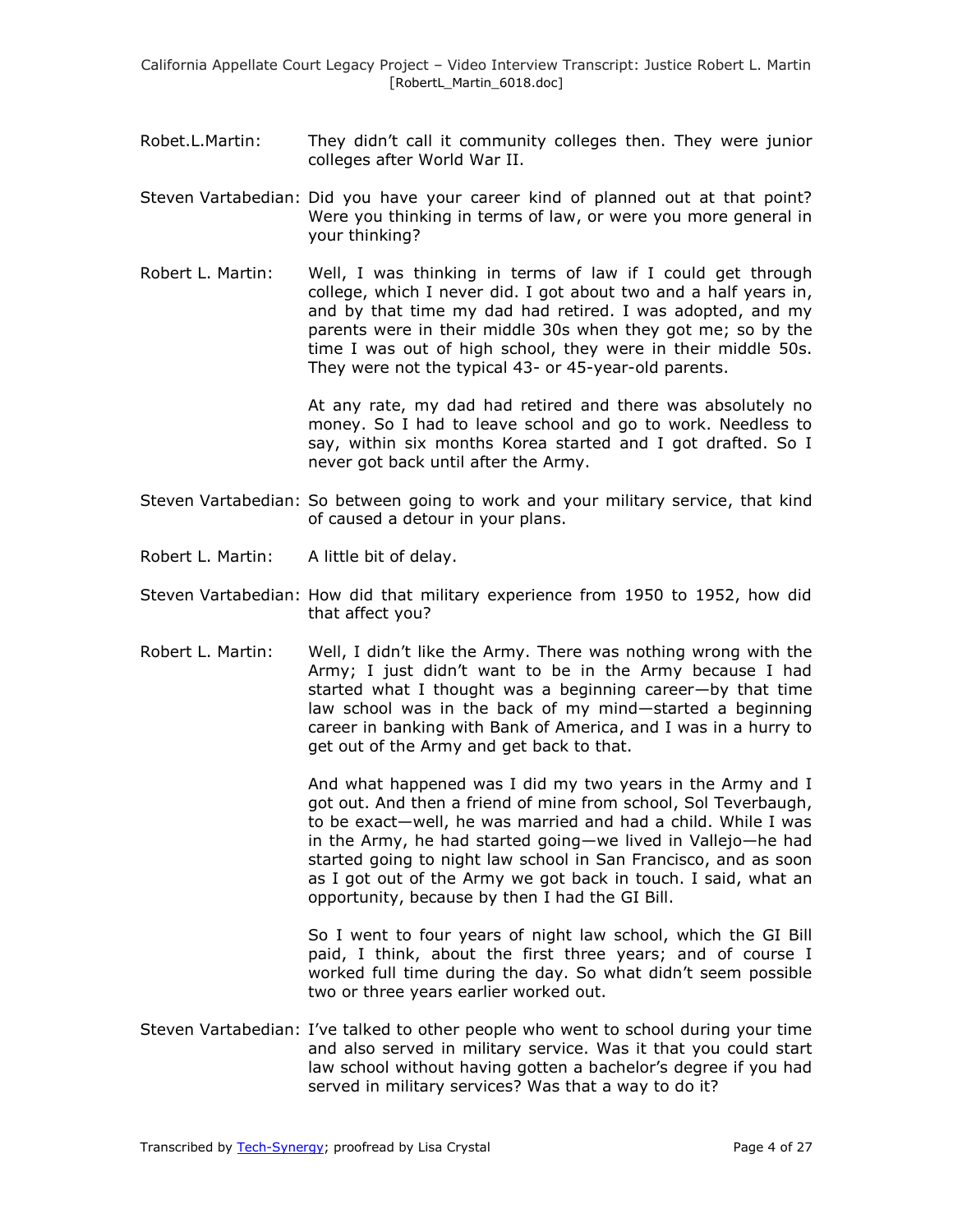## $(00:09:52)$

- Robert L. Martin: Yes, because they gave you credit for the military in the sense of you're older, more mature, and in their view had a more firm idea in terms of what you wanted to do career-wise and all. In other words, I guess they weighed it and said okay, this is good enough to offset not having the bachelor's.
- Steven Vartabedian: So it's the mid-1950s. You're attending law school at night—I take it a four-year program. Was it Lincoln University there in San Francisco?
- Robert L. Martin: Yes.
- Steven Vartabedian: And you're working for Bank of America as a trust officer, you said; is that what you were doing also?
- Robert L. Martin: Well, started off in Vallejo, of course, out of the service. And once I started going to night law school or a few months after, they reviewed all the employees' records for changes and one thing or another. And they picked up in San Francisco that I was now going to night law school in San Francisco three nights a week back and forth, and so they transferred me to the trust department in San Francisco. That all of a sudden made it much easier.
- Steven Vartabedian: What was the city of San Francisco like in those days? That's before my time. I was a young child; I didn't see much of San Francisco. What was it like?
- Robert L. Martin: It was a fun place to live. Well, certainly for someone come from Vallejo it was an exciting place to live. It was a little early for the—what'd they call the kids, the flower kids; there's another word I can't figure.
- Steven Vartabedian: That's my era in the late '60s; the flower children.
- Robert L. Martin: It was a little early for that, but they had some of the poets, lots of things going on. It was a fun place to live. And I lived in what they called a guest house, which was like a . . . it was more like a boarding house. You had your own room and bath; and you had a bath if you could afford a room with a bath, otherwise you had a bath down the hall. And you got two meals a day: breakfast and dinner six days a week for a fixed price. And for someone new to the city and a bachelor it was fun to live there too, because it was co-ed, you know; so it was very interesting.

Steven Vartabedian: I bet it was a lot of fun.

Robert L. Martin: That's where I met my wife Jean.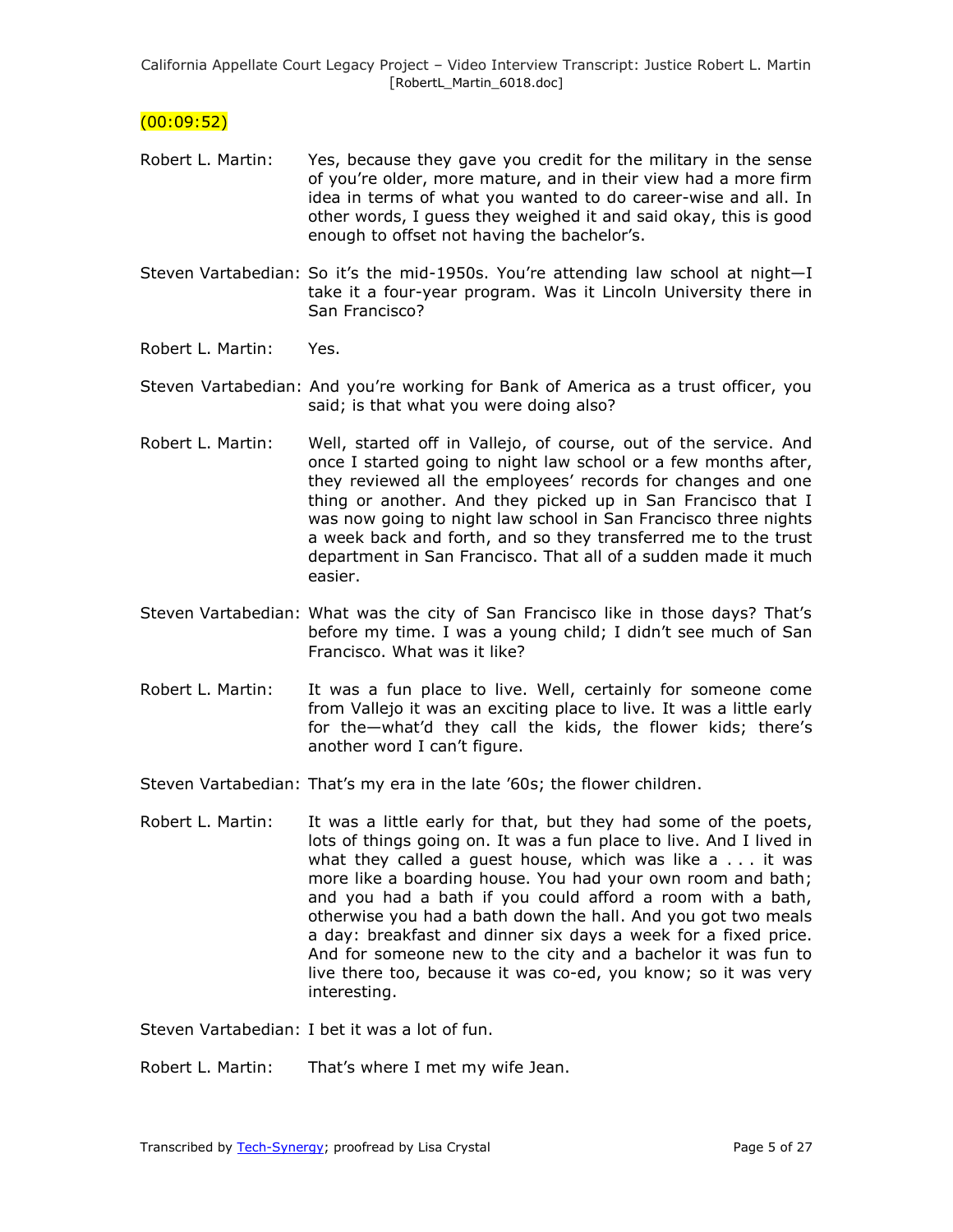- Steven Vartabedian: Oh, you did, okay. When did you get married? Was it during this time period or—
- Robert L. Martin: Yeah, 1956. I think it was 1956.
- Steven Vartabedian: Okay. Then you graduated from law school and you become admitted to the bar in 1959. What brought you to Fresno at that time?
- Robert L. Martin: Jean was from Fresno.

Steven Vartabedian: Oh, okay.

Robert L. Martin: She was from Fresno and her parents were gone, but her brother and his wife and their two children lived here. She was Italian, and I liked Fresno. It seemed like it would be a neat place to live.

> So I came down here on a trust case. I appeared in court, and after court the attorney who represented the trust took me over and introduced me to Clarke Savory, who was the district attorney then. And we talked for a couple of minutes and I said I was in San Francisco married to a Fresno girl and I'd really like to—by this time we had two children—really like to move down to Fresno. Did he have any opportunities in the district attorney's office? He said, "Well, let me take your name and number." So he pulled out his phone book, and on the cover of his phone book were like 150 names and telephone numbers scribbled in all different directions and everything. So I gave him my name and telephone number at the bank, thinking, forget this, I'll never hear from him again. And that was a Friday.

> Two weeks later on the Friday, two weeks to the day, I was sitting at my desk in the bank talking to the vice-president about an estate and the phone rang. And I answered the phone and the person on the other end said, "This is Savory; you still want a job?" And I said . . . I was able to connect it up and knew who it was without giving things away to the vicepresident. I said, "Yeah." He says, "Two weeks notice enough?" I said, "Yeah, I suppose so." He says, "Okay, see you two weeks from Monday," and hung up.

#### $(00:14:56)$

Steven Vartabedian: Clarke Savory—very brief and to the point, wasn't he?

Robert L. Martin: So on the basis of that I . . . It was just before noon, so I went out and walked up and down Montgomery Street for an hour instead of having lunch. I thought, okay. So I went back and resigned from the bank on the basis of that telephone call.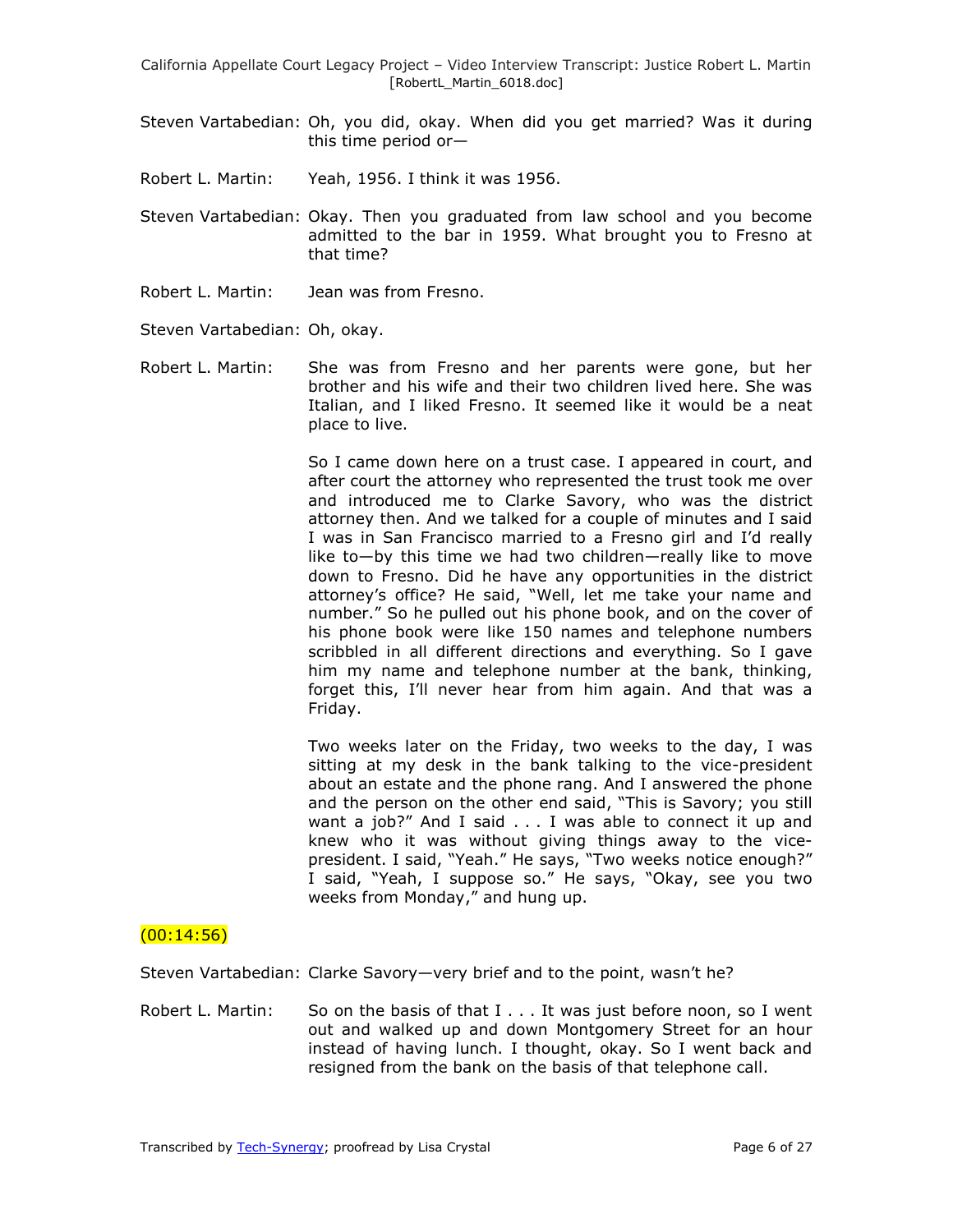- Steven Vartabedian: I think today the Fresno County District Attorney's Office has something like 110 attorneys.
- Robert L. Martin: I believe so.

Steven Vartabedian: At that time, about how many attorneys were in the office?

- Robert L. Martin: There were 10 attorneys and 1 assistant.
- Steven Vartabedian: So it's grown ten-fold.
- Robert L. Martin: But I'll tell you one final note on the hiring. When I got down here two weeks later on Monday, at first he didn't remember me. So I was thinking, what am I going to do now? But then he remembered me, and in his inimitable way he said, "Walk down the hall till you see an empty office." At any rate, I didn't mean to interrupt.
- Steven Vartabedian: *[laughing]* Oh, not an interruption at all. That's all a part of the way Clarke Savory was and the way he operated the DA's office here in Fresno. So you I guess worked there for about four years. Did you enjoy being a prosecutor—anything in particular?
- Robert L. Martin: Oh yes, I enjoyed it very much. About three and a half, and then the opportunity with the firm came up. But when you went to work into the DA's offices in those days, irrespective of background, experience, or whatever, you started as a junior deputy DA. And I think the pay was like \$405 a month—that's 1960. So even then that was pretty bad. But one thing about Clarke, as soon he had the opportunity and the position available in the office—assuming he wanted to keep you, and he was very good about that, gave everybody a very good chance—he promoted you to senior deputy district attorney. And I think you made a jump from \$400 to \$650 or something in, like, overnight. So that puts you back in the situation where you could at least pay your rent and buy groceries.

Steven Vartabedian: That's a pretty good percentage increase anyway, isn't it?

Robert L. Martin: Very good.

- Steven Vartabedian: So at that time—and you mentioned the law firm opportunity came up for you, and of course the firm Wild Christensen, which has undergone a lot of different names and still is in existence today, a very venerable law firm in this town. Was it a matter that that firm took note of you as handling cases in the DA's office? How was it that you became acquainted with those folks and were interviewed by them in 1964?
- Robert L. Martin: Well, the firm was Wild, Christensen, Carter and Blank and the Blank was Arthur Blank. But Bob Carter was the primary trial lawyer in the firm and handled some criminal as well as civil.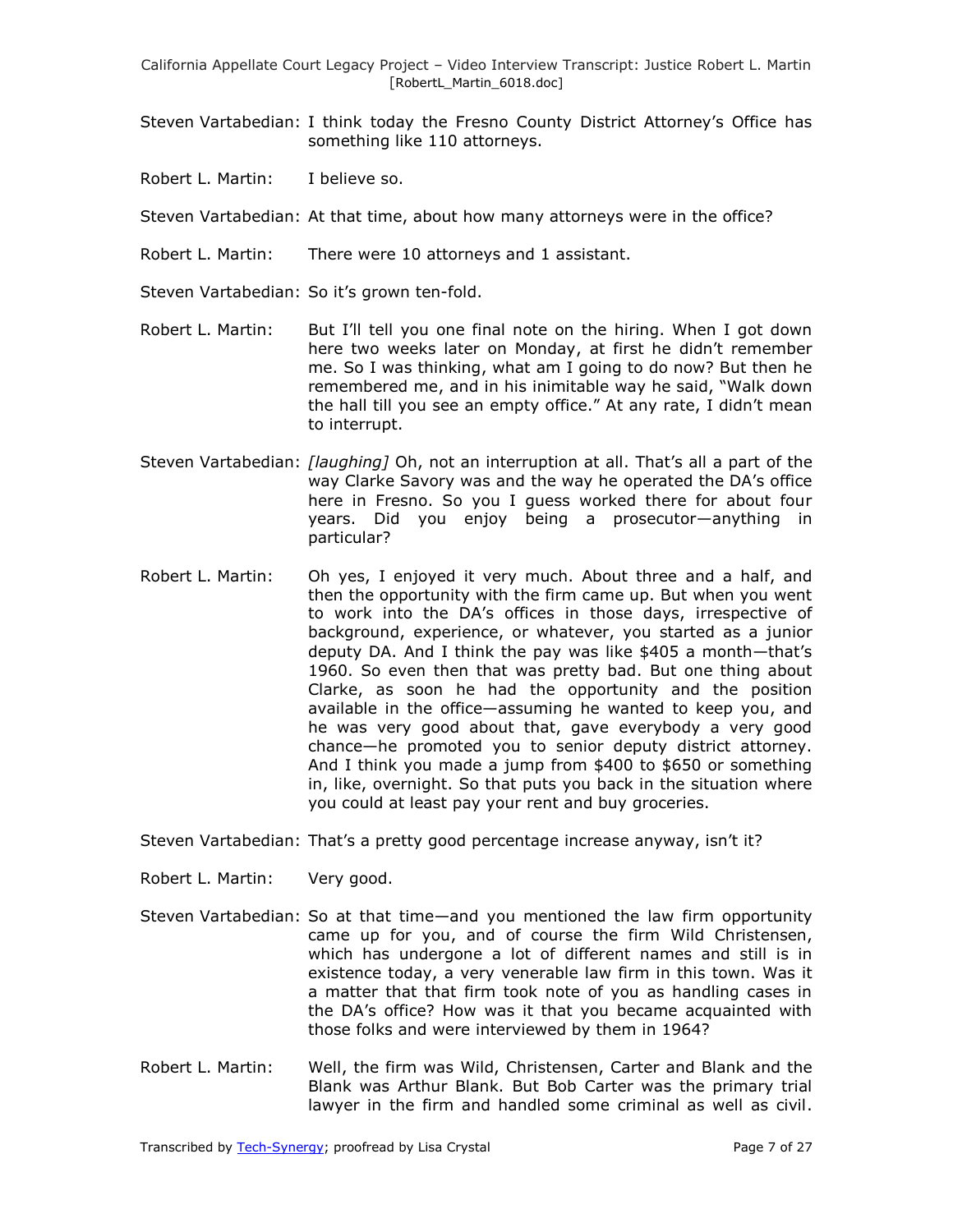And I got to know him, became acquainted with him; and he had a brother, George Carter, who was quite well known in the community as a criminal defense lawyer.

But at any rate I got acquainted with Bob, tried a couple of cases with him, again me on one side, he on the other. I started making hints about I would be interested in getting out of the DA's office and going to his firm would be very acceptable. So I sort of pushed it a little.

- Steven Vartabedian: But it worked.
- Robert L. Martin: It worked and they invited me in.
- Steven Vartabedian: They invited you in, and when you look at that particular firm it reads like a Who's Who in Fresno legal circles. Some of the partners you served with and a number of them like you became judges. Was there anyone in particular who mentored you at the firm that you would refer to?
- Robert L. Martin: Bob Carter; if anyone, Bob Carter.
- Steven Vartabedian: What was the nature of your practice once you got there?
- Robert L. Martin: Litigation. I went into litigation and he and I worked together for the next 13, 14 years.
- Steven Vartabedian: Any particularly memorable cases that you wish to share with us?
- Robert L. Martin: Oh, I don't have any reluctance, but I don't really think of any particular outstanding case at the moment. We did a little of everything, and we represented, the firm represented, a few semi-large businesses. But we kept busy, had lots of work.

But the biggest case I can remember is the one in which I didn't participate. When Bob and George represented this . . . he also was a lawyer, Marc—can't think of what it was, he was accused of trying to buy off the city attorney.

Steven Vartabedian: Was it Marc Stefano?

### $(00:19:58)$

- Robert L. Martin: Marc Stefano. I couldn't think of his name. He was all over the papers at the time. You were probably still pretty young. But they ultimately took the case up and tried it at the Oakland's Alameda County, in Alameda County, and they ended up trying it before a very well-known judge in California, Sparky Avadesian—do you remember the name?
- Robert L. Martin: Sparky Avakian.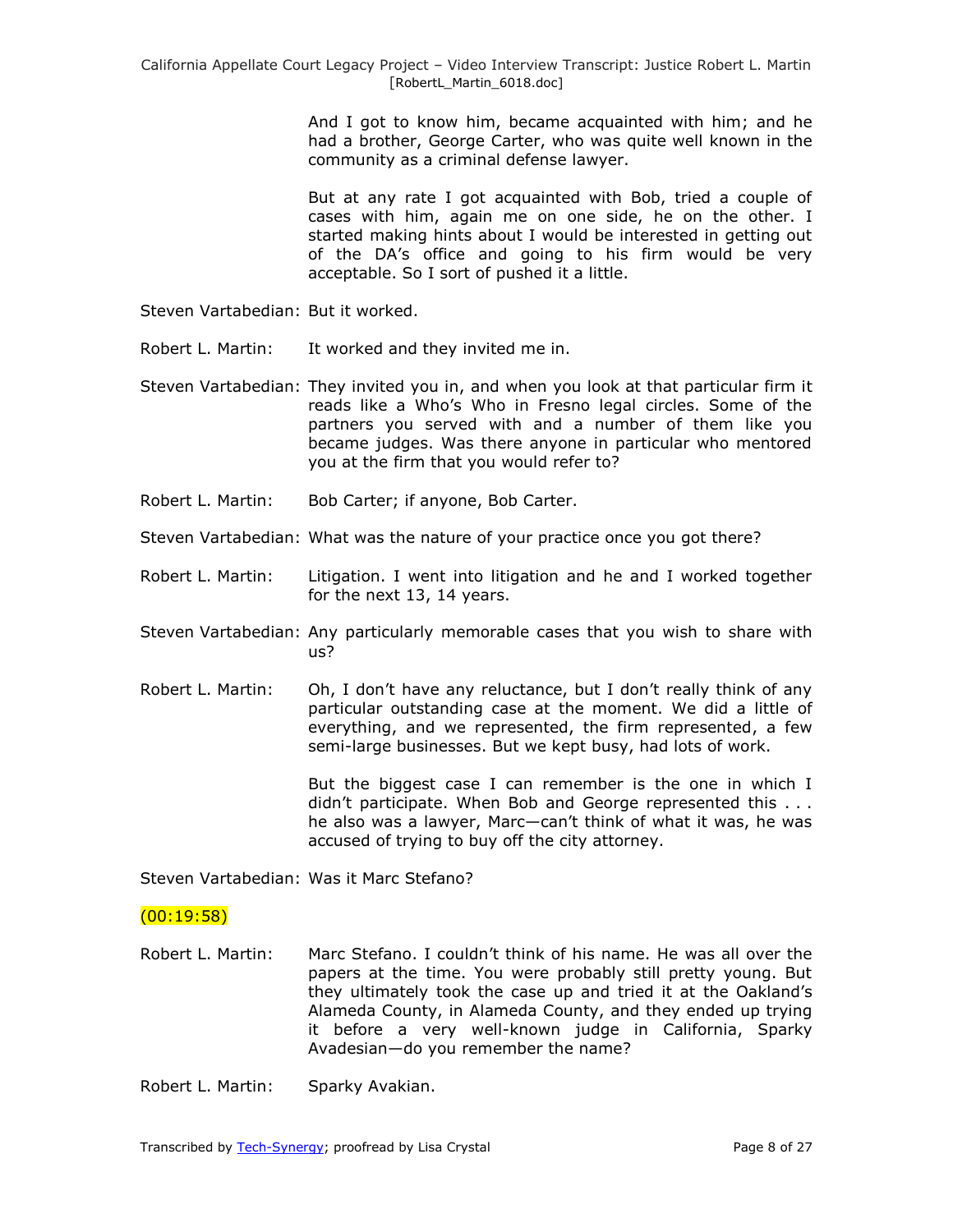- Steven Vartabedian: Avakian, I'm sorry. And they tried the case before him and won the case, got Marc acquitted. And there was a real estate person also charged in the indictment, and he ended up getting convicted. But that was one of the more exciting things that was going on. Other than that nothing that just all of a sudden overwhelms everything else.
- Robert L. Martin: Looking back, is there anything in your law practice that you think particularly well prepared you to become a judge?
- Steven Vartabedian: Well, I had lots of litigation experience; and although in the DA you don't try civil stuff . . . I had gone from the district attorney's office to the firm, and there I had tried mostly civil litigation, everything from personal injury to breach of contract to almost anything you can think of.

So in that respect I felt generally well founded, in a position where at least I didn't have to be scared—well, I was anyway in the beginning—but that I was going to be able to handle the business at hand.

- Robert L. Martin: We have that fear at first.
- Steven Vartabedian: Oh yes. I know that.
- Robert L. Martin: But we get into our jobs eventually. At this time did you become involved in any civic or political organizations and those kinds of services?
- Steven Vartabedian: Well, I was active in the bar association, of course. I was Law Day chairman for three or four years. And I can't remember which president it was, but at any rate, this was in the days where they were beginning to create these public service firms like Legal Services, Inc., in Fresno. The bar appointed a committee, and I was on the committee to consider the possibility of Fresno creating a legal service firm for the—I don't like to say poor people, but the people who couldn't otherwise afford legal service and that sort of thing.

So we worked on it for several months and put it together and formed Fresno Legal Services, Inc. I was on the first board of directors. But there were six or seven of us who did that, and that was a very rewarding and enjoyable experience.

I got involved with the Junior Chamber of Commerce soon after I came to Fresno because several of the guys in the district attorney's office were in the Jaycees. And I really enjoyed that, and I became what they call state director, and then I became first vice-president, and president of the Jaycees over a period of about three or four years.

That was very enjoyable, and it also helped me become a little better known; you know, by this time I was in private practice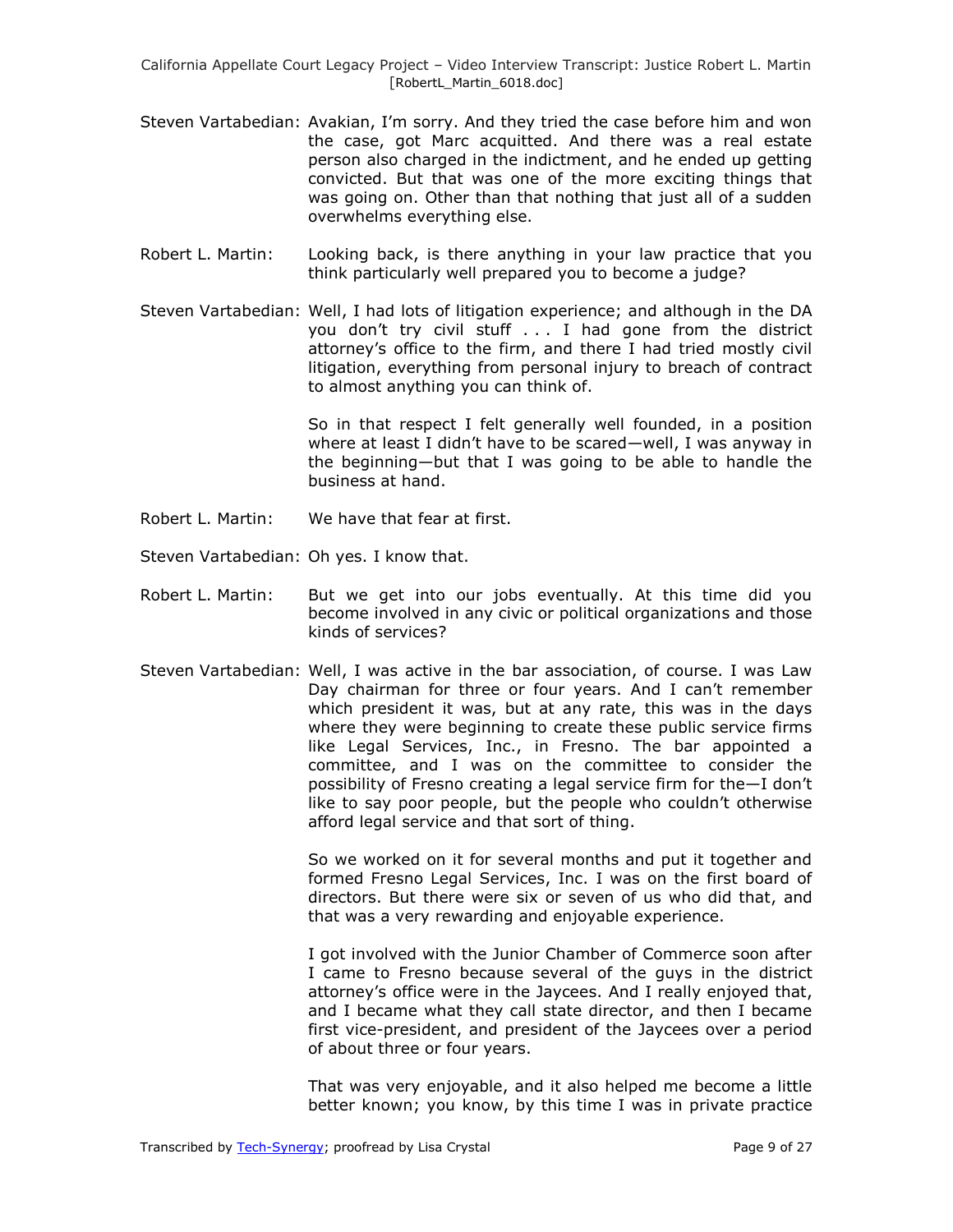> and you're looking for client sources in those circumstances. And oh, I was a member, no, I was on the board of directors of—what's the primary charitable deal in Fresno, they do all the charities together? They have the big . . .

- Robert L. Martin: United Way, something like that.
- Steven Vartabedian: I was on the board of directors of United Way for a couple of years, and I was on the board of directors and was president of the Volunteer Bureau—that's pretty much it. Those are the things that immediately come to mind.
- Robert L. Martin: At some point in time did you either express an interest or did you hear from the Governor's Office that you were being considered for a judicial appointment?

Steven Vartabedian: No, it was my idea. *[laughing]*

- Robert L. Martin: Okay, tell us about that.
- Steven Vartabedian: Well, I guess after I had . . . when I became a lawyer or when I was in the process of becoming a lawyer, it never occurred to me to think of the bench. It was hard enough for a night law school graduate to get a job in those days—forget being a judge. But along the line, especially after I got to Fresno and got into private practice . . . Oh, I also became involved in Democratic politics and I was on the Democratic Central Committee for a few years and was vice-chairman a couple of times.

### (00:25:02)

So that got me interested; and somewhere along the line the idea began to form—well, it's a possibility. I was co–county chairman for Jesse Unruh for Governor in 1970 and then he didn't win. But Jesse Unruh was the head of the Assembly what do they call it--the Speaker of the Assembly. And they attribute the famous remark "Money is the mother's milk of politics" to Jesse Unruh.

At any rate, he didn't win, and then Jerry Brown ran in '74 and I was county co-chairman for him with Simon Marootian, who has passed on now but was a very well-known lawyer in Fresno. And he and I flew up to San Francisco one Saturday for a county chairman orientation or something, and while flying back he said—we were sitting in the plane, of course—and he said, "Bob, what do you want to be: a superior court judge or a municipal court judge?"

And I thought for a second and said, "Well I think maybe a municipal court judge." And he said, "Good, because I want to be a superior court judge." So that's the way we ended the things. And after the campaign and Jerry won, Simon got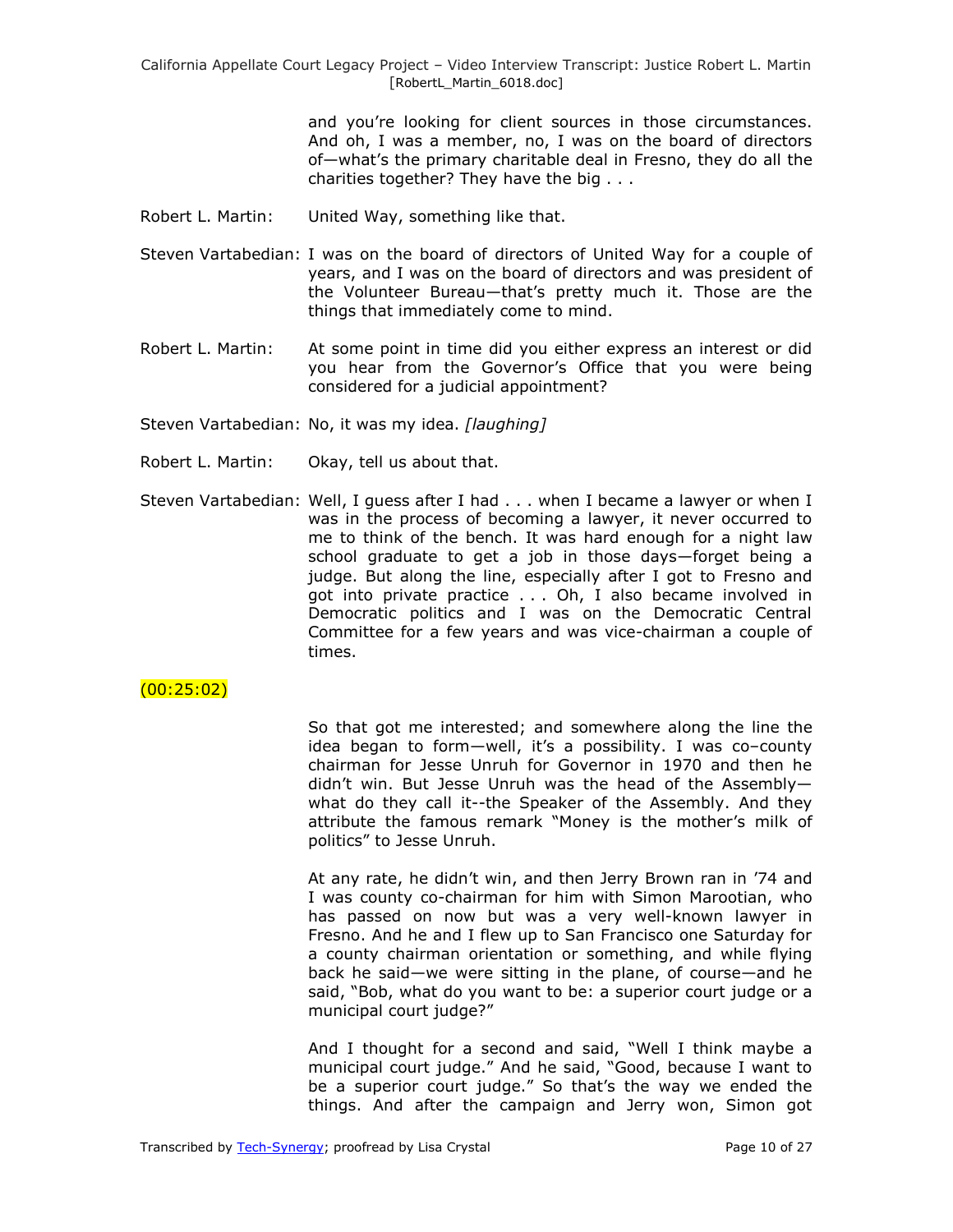> appointed to superior court within three or four months, but some other people were getting appointed to the municipal court, but I wasn't one of them.

- Robert L. Martin: You were starting to think, maybe my time is passing me by here for municipal court—but your perseverance pays off, doesn't it, in the end?
- Steven Vartabedian: Absolutely. Well, at any rate I finally said okay, that's the way you want to play the game. Immediately I called in to my friend in the Governor's Office and said, "Listen, forget the municipal court stuff; put me in for superior court." Two months later I got appointed—to superior court. *[laughing]*
- Robert L. Martin: You weren't aiming high enough was the problem. You were overqualified for the municipal court. *[laughing]*
- Steven Vartabedian: Yeah, sure.
- Robert L. Martin: After taking the bench, what were some of your first assignments that you recall?
- Steven Vartabedian: Oh god, I remember my first one. Holly Best was the presiding judge—and I'll anticipate one of your questions. If I had a mentor on the court it was Holly Best. But at any rate, he assigned me some short causes and one of them was this contest. This 18-, 19-year-old girl from Utah, this couple from Coalinga had adopted her baby and gone back to Utah and picked up the baby within a matter of a few days after birth, whenever. And she had signed the necessary papers; but if I remember correctly, you had a year within which you could renege on that and change your mind. Well, she changed her mind.

And Henry Leckman was an attorney out in Coalinga who represented this couple who had the baby. And this young woman, I've forgotten whether she even had an attorney—she must have—but at any rate, it came up for hearing before me. That was the short cause.

So the law was clear: She was entitled to have her baby back. And finally I was trying to think, what am I going to do? And finally I said, "Well, I'm going to have to talk about this" $-we'll$ say they're Mr. and Mrs. Smith—"with you in chambers, Mr. and Mrs. Smith." And she's been holding this baby and no one else is going to hold that baby. And I said, "It's okay; let the other young woman, go let the mother hold the baby while we're back in chambers talking."

So I got them back in chambers and with their lawyer Leckman, and he was supporting me all the way. Henry was a good guy. He's gone; like so many others, he's gone now too. But I finally said, "I have to give the baby back to the mother." And the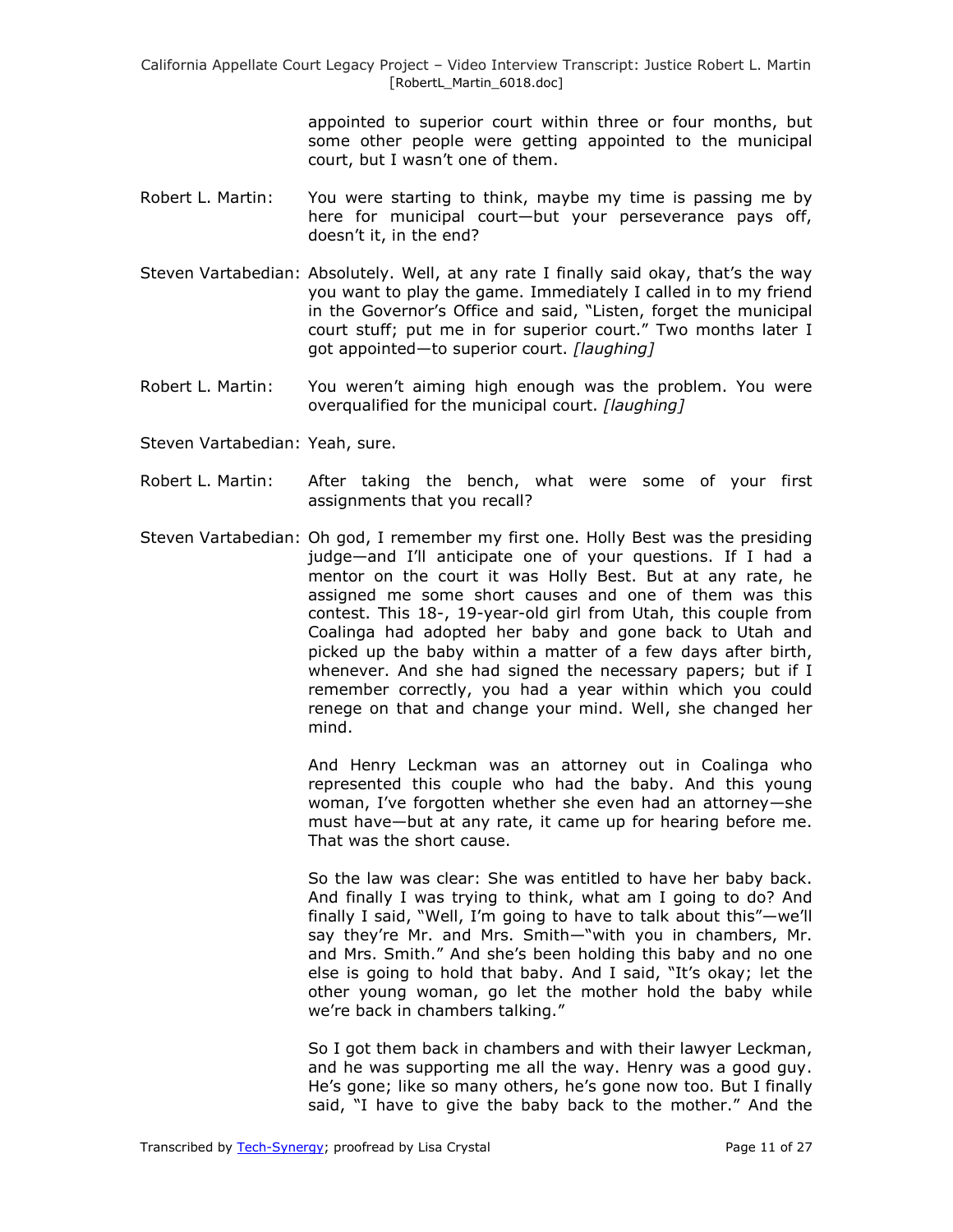> adoptive mother absolutely went to pieces and started crying. It was more than crying; it was just terrible, and I didn't know what to do.

#### $(00:29:55)$

So her husband is there trying to console her and finally we had to call the medics and take her out on a stretcher. I was standing . . . This was in the new courthouse; by then we were in the new courthouse and my chambers had windows looking out the . . . I get turned around downtown; not the north side, but the east side.

So I got up, turned around, and stood and looked out the window until the medics and everyone got there with the gurney and took her out. So that was my first case.

- Steven Vartabedian: Nothing like an emotional start to your superior court career. Any particular assignments in superior court that you've liked?
- Robert L. Martin: I started out with family law. Ken Andreen had been a family law judge for several years, I think. And well, you were there, in those days at least they used to rotate. Criminal law, family court, estates and trusts pretty much had a different judge each year in those departments, unless somebody . . . I think, like, when John Fitch came on I think he wanted estates—no, he wanted family law, didn't he? He took that for two or three years.

But that's about the way it worked. But I enjoyed family law and especially adoptions because, as I told you, I was adopted, and I got great pleasure out of handling adoptions for people. That's the only thing you handle in which everyone involved is happy when it's over.

Steven Vartabedian: It's so true in family law; otherwise there's a lot of bitterness.

Robert L. Martin: Yeah, there's a lot of bitterness there.

Steven Vartabedian: Adoption is a very pleasant type of order to make, certainly.

- Robert L. Martin: I enjoyed trials.
- Steven Vartabedian: Any trials that stand out?
- Robert L. Martin: Oh yeah, *People v. Stankewitz*. It was a death penalty murder trial and he escaped in the middle of the trial and was gone for two days. They brought him back and we picked up where we left off to continue the trial, and the jury brought in the death penalty. He's still on death row in San Quentin and it's been almost 30 years.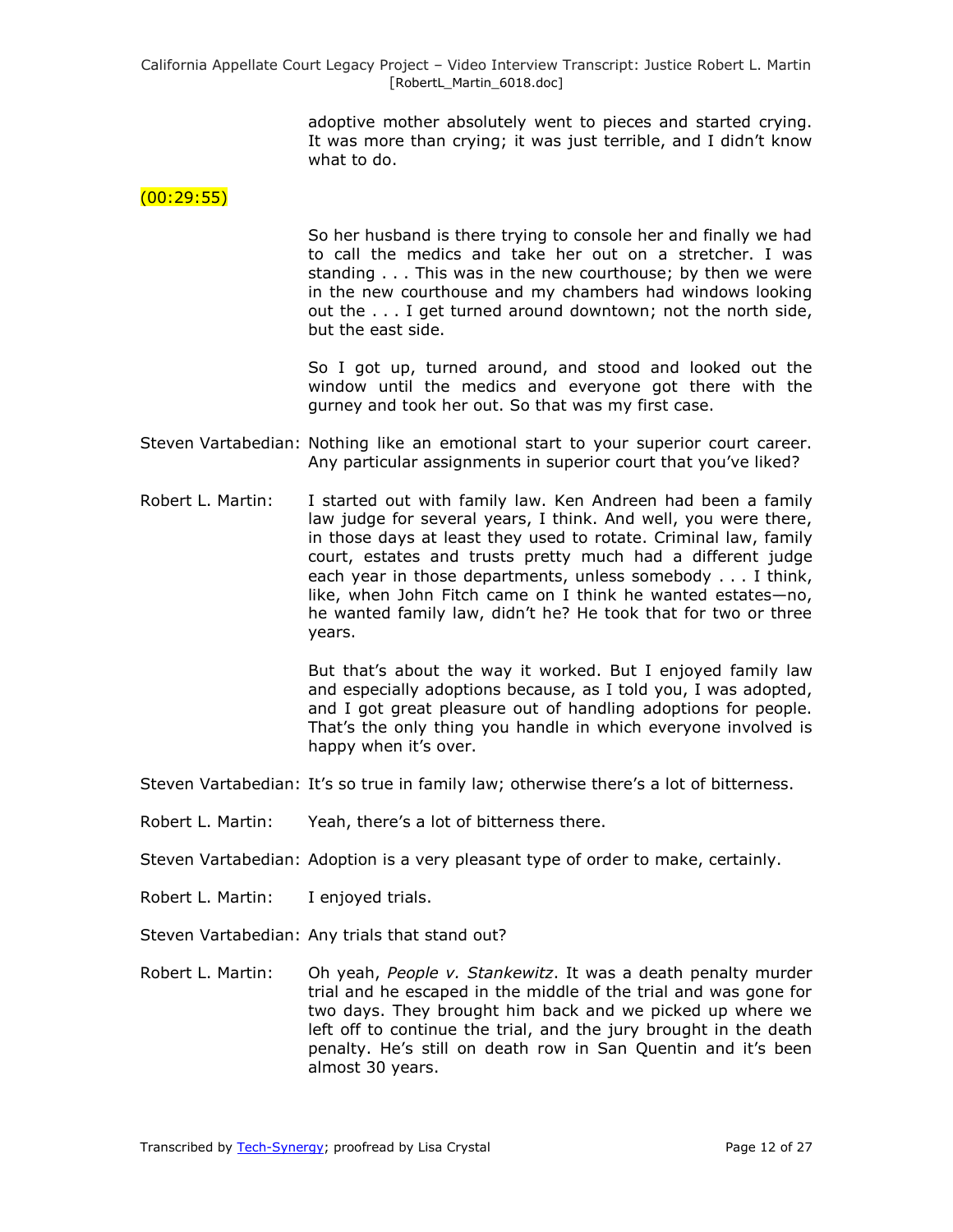- Steven Vartabedian: Yes. And it sounds like you really enjoyed superior court. Did you sense, though, that there might be a window of opportunity for appointment to the Court of Appeal sometime during your superior court tenure?
- Robert L. Martin: I was appointed to superior court the same day that Pauline Hanson was appointed. And somehow Pauline and her husband, Bill, and Carol and I became fast friends. We traveled together, we did everything; we had a wonderful time. They're both gone now, but when Pauline, who was . . . what do you call the chief lawyer here?
- Steven Vartabedian: The principal lawyer.
- Robert L. Martin: She was the principal lawyer on the Fifth District from the day it was created, back in about 1961–62. And as I said, we were fast friends. And she told me that when she came on the superior court, she had been told by the then–Chief Justice Rose Bird just to relax, it wouldn't be long before they had her back on the appellate court. Within a year and a half or two . . . do you remember? I'm guessing maybe a couple of years.
- Steven Vartabedian: It was a couple of years. And of course she was the first woman to be appointed to superior court here and the first woman on the Court of Appeal.
- Robert L. Martin: In Fresno—either one, municipal or superior. At any rate, we'd become fast friends and I guess we talked about it a little bit or whatever. And essentially I was saying, "Well, you know, I'd like to be in the superior court a few more years."

But in 1974 Brown was elected. And I went on the superior in '77 and then I went on the appellate in December 1982. Okay. George Deukmejian had won the Governor's Office, but didn't take office until January '83. And somewhere back during the campaign, earlier than November, Pauline had said . . . Oh, they were creating two new positions on the appellate court, increasing it from six to eight. She said, "Bob, if you ever want to be an appellate judge, you'd better put your application in now." And I took her word for it and put it in. And after much political . . . Well, the Republicans tried to block Brown from getting the appointments so that they could have the appointments after Deukemejian took office.

# (00:35:07)

At any rate, they didn't prevail, and the same day that I was appointed to the appellate court, Charles Hamlin, who was my former law partner, was also appointed. So I did things in twos: twos to the superior court, twos to the appellate court. And now I can't remember what the point of this story was.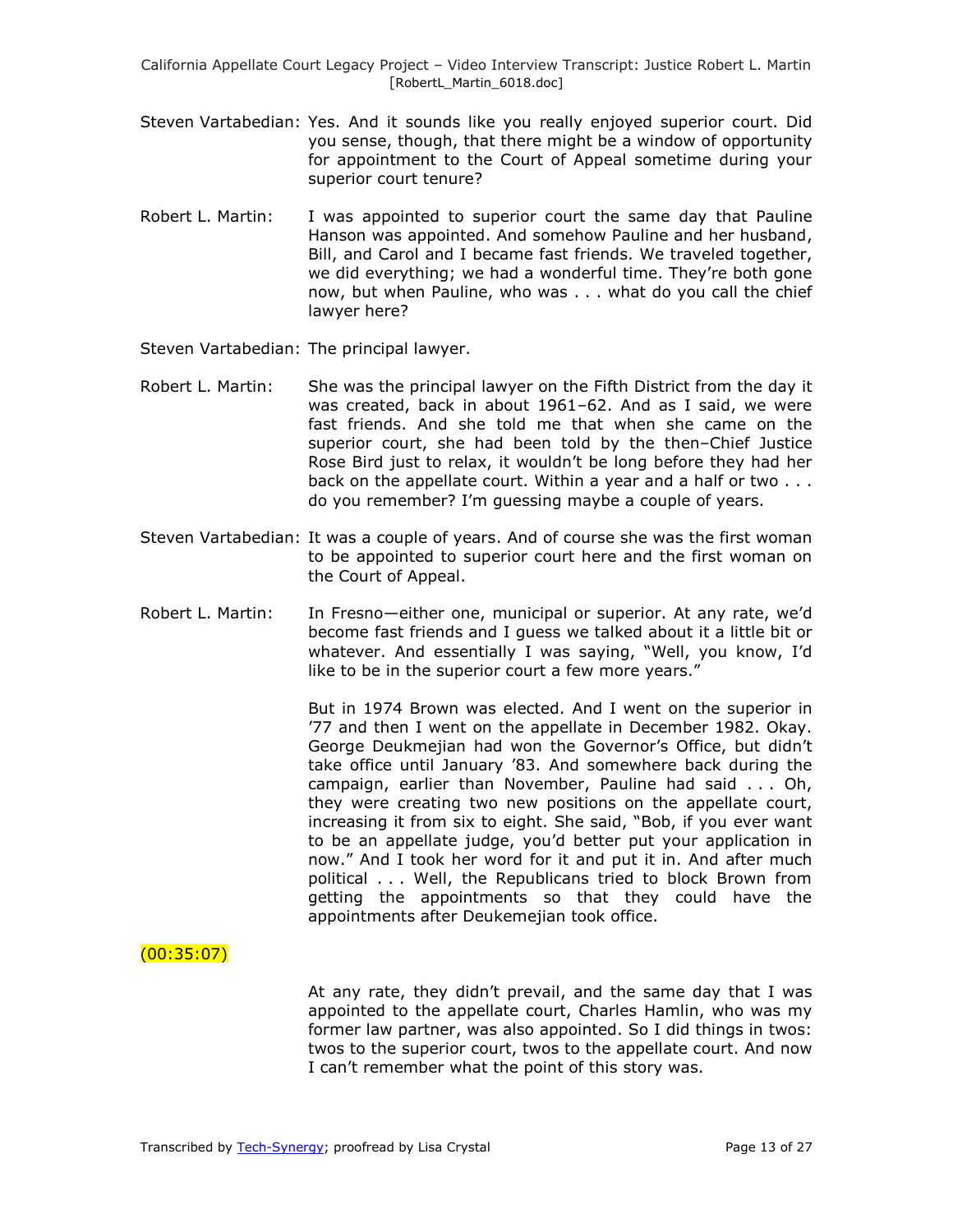- Steven Vartabedian: Well, we were just trying to determine when that window of opportunity came for you. . . .
- Robert L. Martin: Okay, I'm sorry, you're right.
- Steven Vartabedian: . . . appointment to the Court of Appeal. And you've pretty well described that.
- Robert L. Martin: Oh, it's hell to get old. But at any rate, it's because of Pauline that I went ahead and put my name in.
- Steven Vartabedian: That's good advice you received from her, certainly.
- Robert L. Martin: I would have been very happy to serve another five years on the superior court and then go to the appellate court, if ever.
- Steven Vartabedian: Sure.
- Robert L. Martin: But things worked out.
- Steven Vartabedian: Things worked out that way. And as you said, you and your former law partner Chuck Hamlin, who was also on the superior court, were appointed that same day. A few months before you there was an opening when Wickson Woolpert was appointed from San Luis Obispo County; so the three of you really joined the court very close in time, in a court that was expanding quite a bit with the two new positions. Just between the three of you—that would be Wick, Chuck, and you—was there any sense of competition, camaraderie, or some other way you'd describe your relationships, coming on the court so close in time?
- Robert L. Martin: Well, Wick got there about six months, four or five months, maybe, before Chuck and I. And that was the point where we were outgrowing the offices over in the State Building and they created two new temporary—well, they weren't temporary offices, but offices in space that wasn't intended for offices for Chuck and I, just for us to have a chambers. And Wick was way down at the other end of the court. So the only time you spent much time together was if you were on the same panel for oral argument or if you went down to someone's office and said, "I want to talk to you about this case or that case."

So we were all friends, and of course I had established this relationship with Pauline; and George Zenovich was on the court, and George was always fun. So it wasn't that—at least that I—singled out any particular one or two other than Pauline. We just sort of all came together; and it was a very happy relationship. Once, in my experience, once you took the oath, forget the politics. From then on you were a judge and you weren't a politician, and so politics never entered into it. We weren't real social, but we were social enough so that we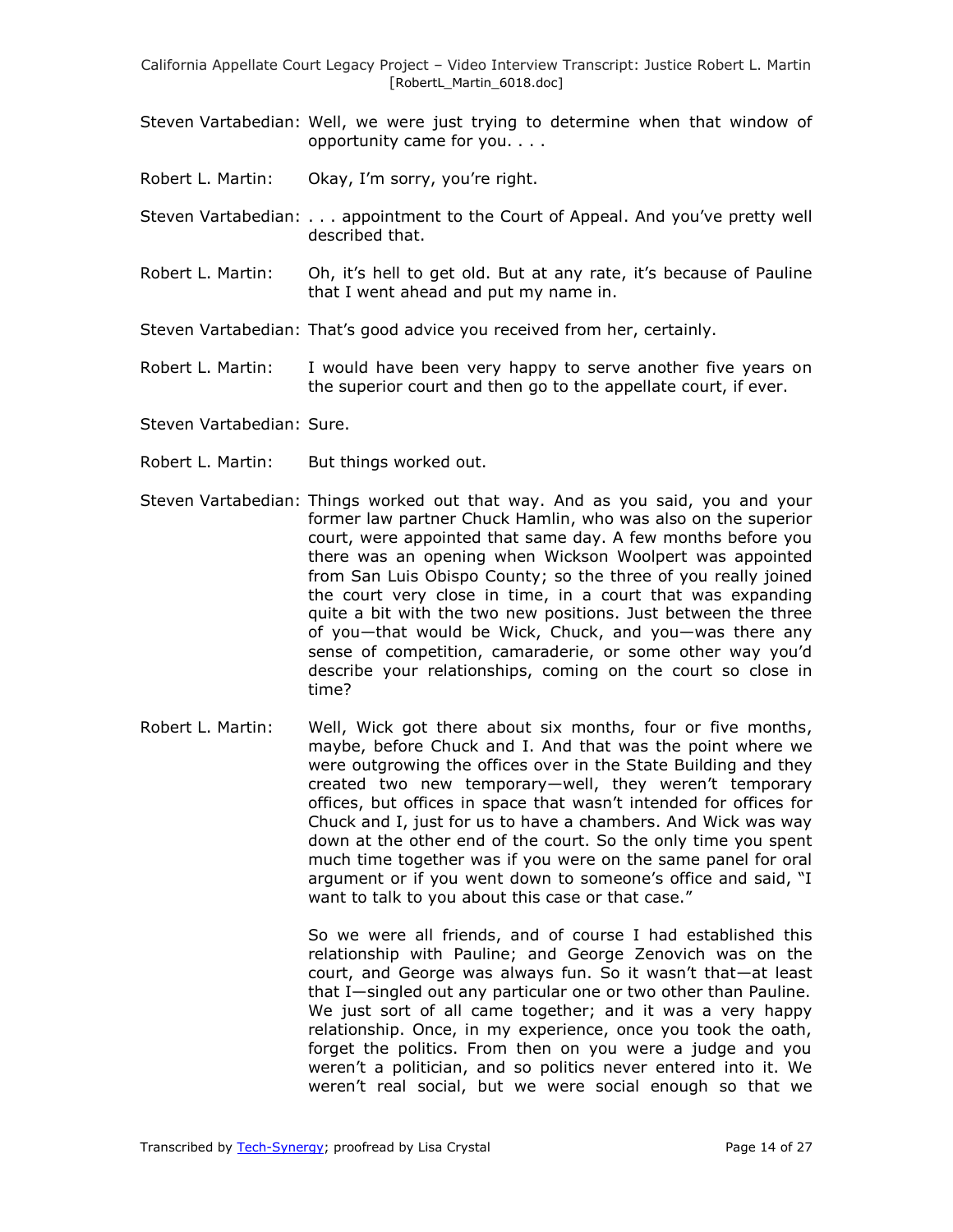periodically got together and that sort of thing. It was just a very happy experience.

Steven Vartabedian: You've already mentioned that of course the other two that were appointed very close in time with you . . . and you joined George Zenovich and your good friend Pauline Hanson. The bench also consisted at that time of Presiding Justice George Brown and Associate Justice Don Franson as well as Associate Justice Kenny Andreen.

> As part of this Legacy Project we are able to interview Justices Zenovich and Andreen. Unfortunately the others have passed away. You've already told us a little bit about Pauline Hanson. Is there anything you would like to share with us about your working relationship with George Brown and Don Franson, starting with Presiding Justice Brown?

Robert L. Martin: One thing about George Brown, he was a great guy. So many of these people are gone—knock on wood, or find some. At any rate you would be on a panel with George Brown, which is, you know—and whoever ultimately listens to this might not—there are three judges on the panel, one of whom is assigned to write the opinion.

> Well you'd be on a panel with George Brown. I would write the opinion, you go through oral argument if they had oral argument, and at that point I would circulate an opinion, my opinion, for sign-off by the other two judges. At that point George Brown had never said a word about the case. Back comes my opinion with a dissent. Well, he didn't like the search.

> I'd walk down to George's office and say "George, why didn't you say something about this? I would have modified the opinion; I think you're absolutely right." He'd say, "Oh, well, I didn't want to bother you," or something of that sort." "Oh, okay, George." I'd take it back, rewrite my opinion, which meant that his dissent got tossed out, and we're all finished.

# $(00:39:59)$

Why he wouldn't come down and save himself hours of work and just say "Bob, take another look at that search issue or whatever." It got to the point where I'd laugh about it. I'd sign my prospective opinion and send it down to George and then wait to see how long it took to get back—with a dissent. But George was great.

Steven Vartabedian: He was a wonderful leader of the court, a very bright man.

Robert L. Martin: Oh yes, he was.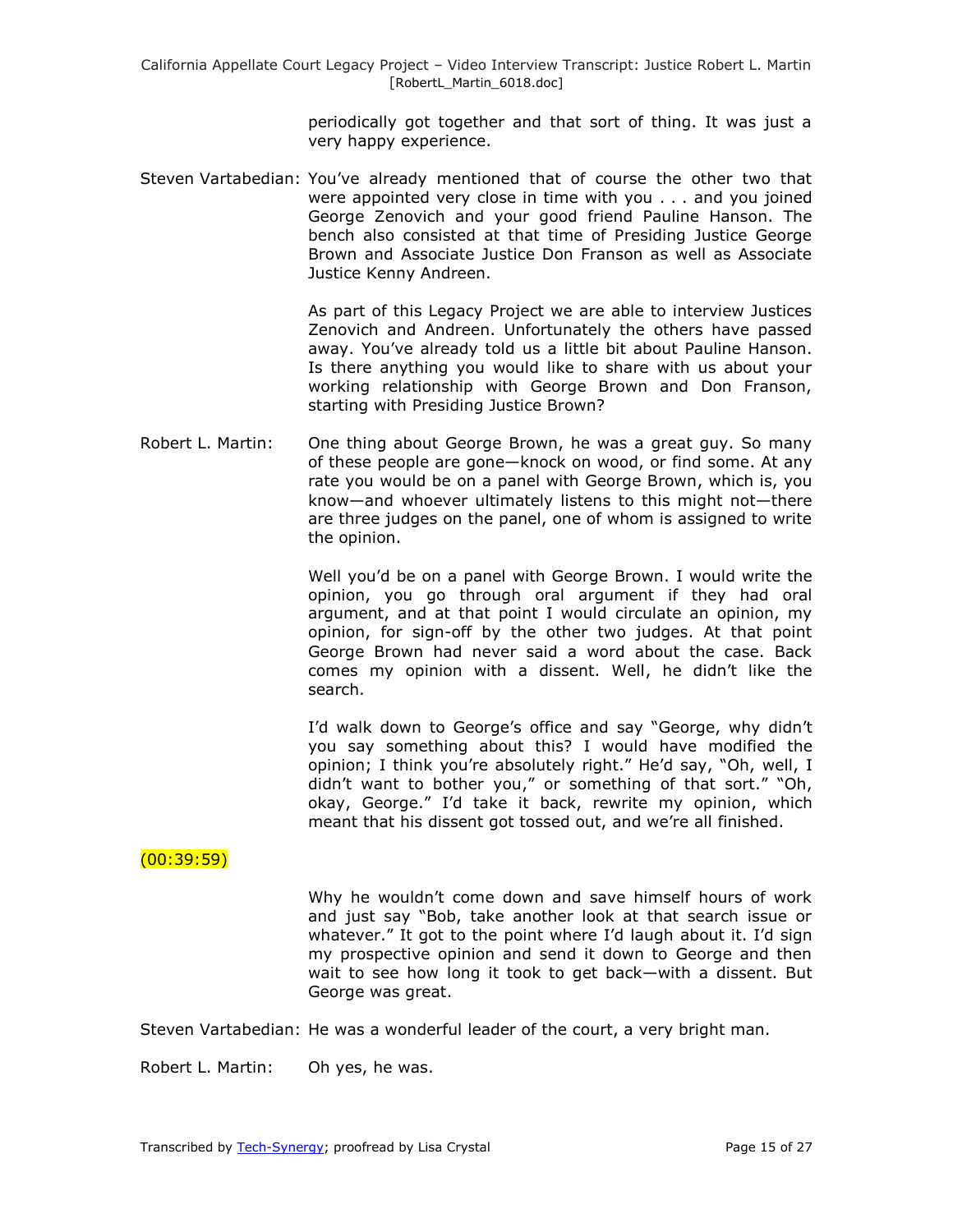- Steven Vartabedian: Sometimes he would be formal, though like you said very . . . I don't—
- Robert L. Martin: He was very—I don't like to say old-fashioned, because it applies to me—but he was very formal in that respect, and he wasn't above coming down to your chambers and chatting and gossiping a little, that sort of thing. But he was a great guy.

He told us a story one time. We'd all gone up to Madera and what was that, there was that judge up there—no, I'm sorry, Merced. We had gone to Merced for one of these legal gettogethers in which we'd been invited, and there was a judge up there on the superior court who had been there for years and years. I can't remember his name; he was well known.

But George was telling us on the way back that when he had not been appointed to the Court of Appeal he was on the superior court in Kern and they had gone to some judges' meeting. And this judge from Merced had taken him aside; he said, "George, don't bother putting your name in for that vacancy on the Fifth District," he says, "because I got it all sewed up." And then George said, "A month or two went by and I got the appointment, needless to say." He says, "I never miss a chance to hold it over his head to remind him of that conversation." And he'd laugh.

- Steven Vartabedian: Perhaps I should interject who I think that is; probably Donald Fretz?
- Robert L. Martin: It was. I couldn't think of a name.
- Steven Vartabedian: He was a longtime judge in Merced County.
- Robert L. Martin: He's gone now too.
- Steven Vartabedian: Yes. Another person on the court at that time who later became presiding justice himself: Don Franson. Any thoughts about Don?
- Robert L. Martin: They all became presiding justice except me. I was the token Democrat, after a while. But Don Franson, well, he built this courthouse. He was the presiding judge during the time that the Legislature finally broke down and voted the funds to build this courthouse, and he was very instrumental and active in building it.

And I think he knew—I didn't know, but I think he knew—that he was going to retire a couple of years after it was finished, because he really took great pains to be a part of everything that went on. He was just a really nice guy. He was a Fresnan, so I knew him before he became a judge, way, way back in the '60s when he was with the Bob Sears Eanni—what was the old name of the firm?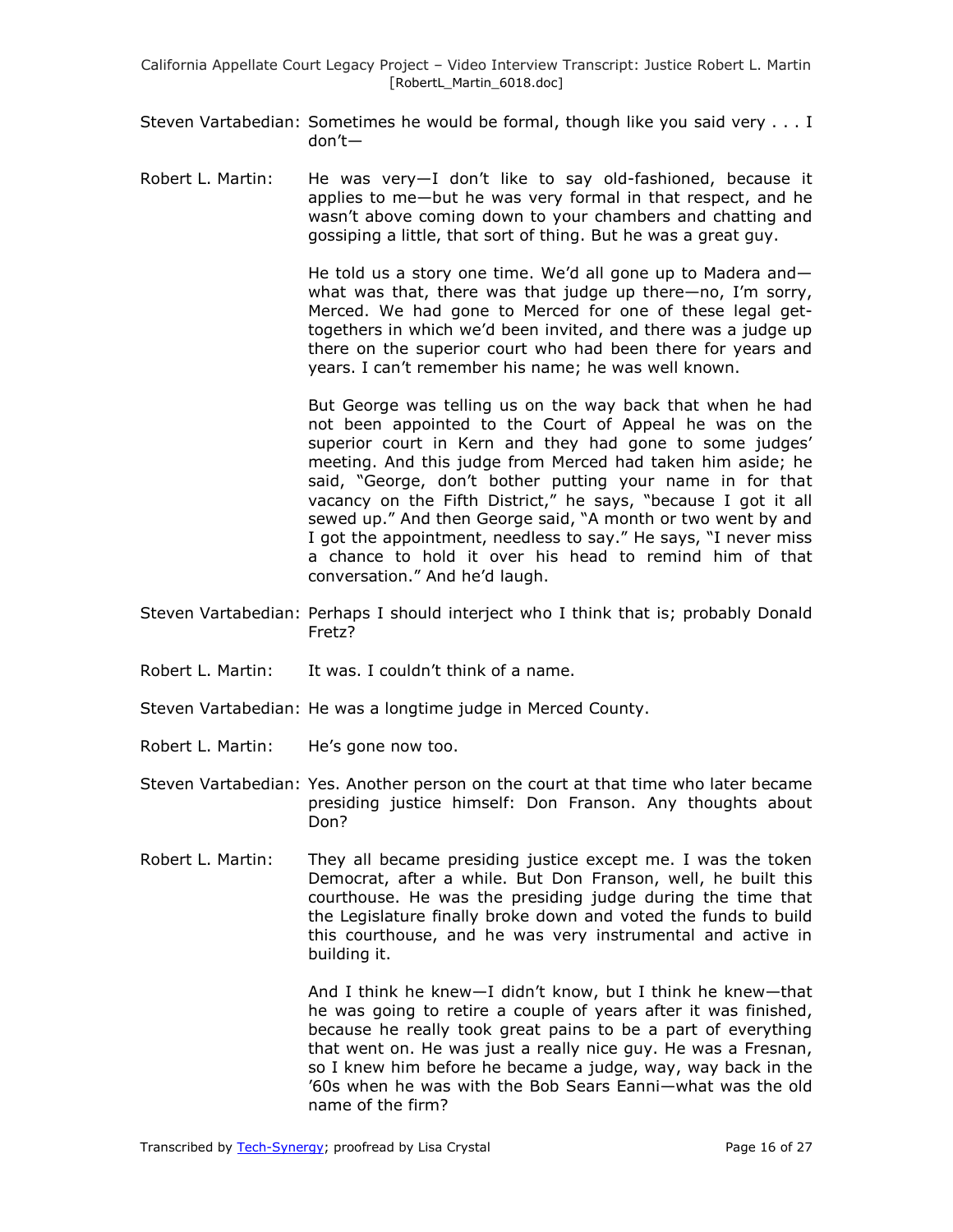Steven Vartabedian: Miles, Sears, Eanni.

Robert L. Martin: Miles, Sears, Eanni, and Franson.

Steven Vartabedian: Oh, Franson.

- Robert L. Martin: Before Eanni.
- Steven Vartabedian: That's right.
- Robert L. Martin: So I just thought of Don as being a very nice guy and a friend, and knew Irma. And when we would go on judicial trips Carol and Irma got along very well, so we spent maybe a little more time with them than maybe with somebody else; a very enjoyable experience.
- Steven Vartabedian: Did you find any difficulty in your transition from the trial court to the appellate court? How did that go for you?
- Robert L. Martin: Well, I had sat on the appellate court for two months pro tem before I was elevated; and that two months up here is long enough for you to become acclimated to know generally what's going on and what's expected of you and what isn't and that sort of thing. So I felt it was a very easy transition, and I'm sure that's the primary reason why.
- Steven Vartabedian: How would you describe your judicial philosophy?
- Robert L. Martin: I'm a conservative Democrat; but I don't know, does that answer the question?
- Steven Vartabedian: I suppose that does.
- Robert L. Martin: Ardaiz, our Presiding Justice Ardaiz, never misses an opportunity to remind me that I'm the lonesome Democrat. But he did tell me—one time we were talking about something and he said, he leaned over towards me like this and said, "Bob, you were never liberal."
- Steven Vartabedian: *[laughing]* Well, when you mentioned Don Franson retired after a couple of years, then in 1990 Hollis Best became the PJ upon Franson's retirement. From my vantage point—by that time I had come on the court as a junior justice—I could see that you and Holly Best had a very good working relationship as well as a good personal relationship. Could you share a little bit of that with us?

# (00:45:04)

Robert L. Martin: Well, Holly was just a joy to work with. And he was nice enough, as I related to earlier, to sort of take me under his wing when I first came to the superior court. And I had only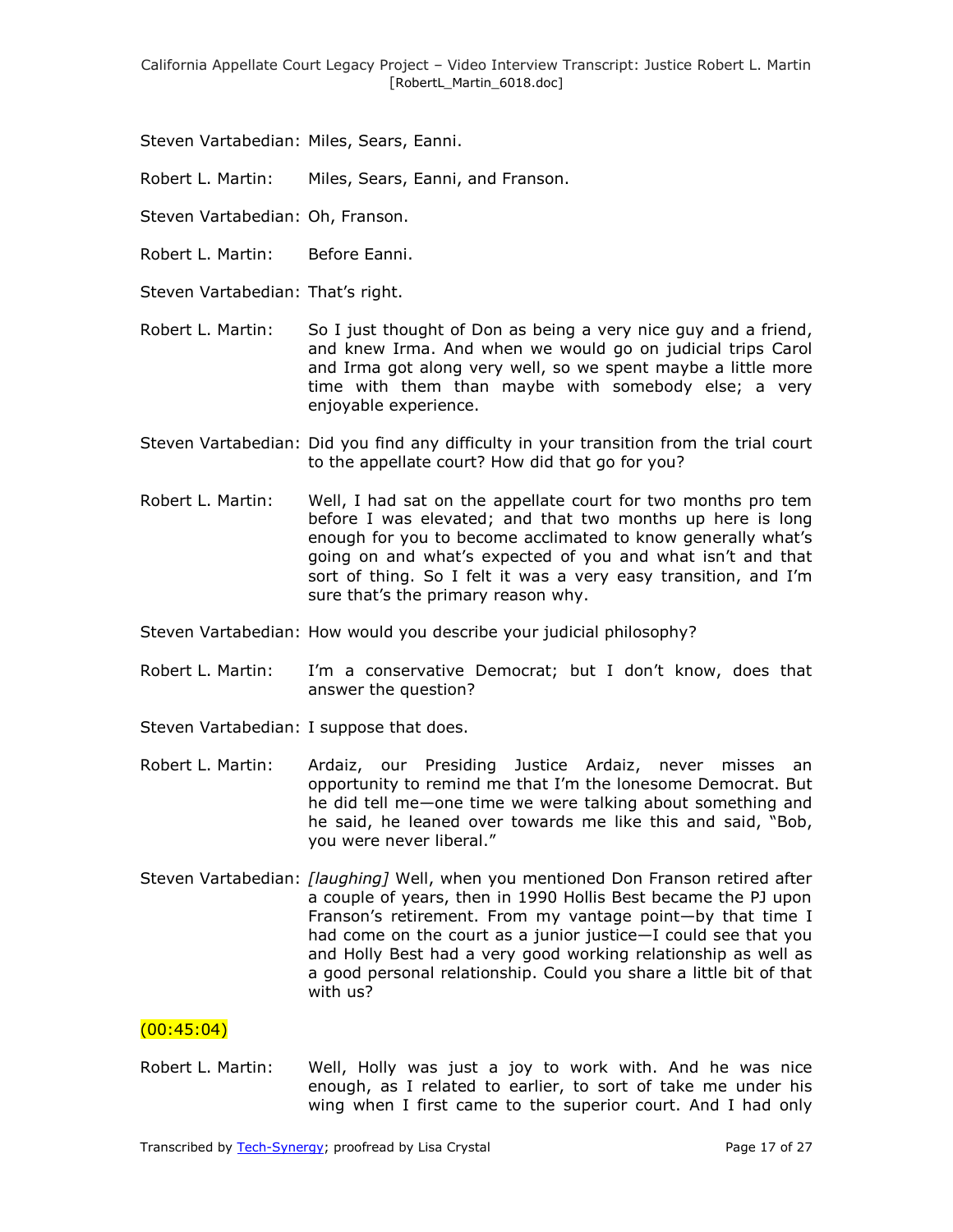been with the superior court about two and a half years or so, and we had a judges meeting; we elected our presiding judge annually. I presume they still do, although now I've noticed that they tend to have someone hold the position for two or three years, which is probably not a bad idea with the size of the court now. But at any rate we were at this judges meeting and somebody said, "Well, Holly, you're going to be presiding another year, aren't you?" And he reluctantly agreed. Reluctantly. *[laughing]*

He loved it. Then he said, "I'm going to propose we do something different, because I think we ought to have an assistant presiding judge. So whoever the presiding judge is has someone to hand things off to and make them go on vacation in a year and all that stuff." And everyone agreed. "Okay," he says. "I propose that we elect Judge Martin as the first assistant PJ." He hadn't said a word to me about it or anything. I just was floored.

But he was my mentor. He took care of me, and he was a joy to work with. I miss him.

- Steven Vartabedian: I do too; I agree with that entirely.
- Robert L. Martin: He was a very, very intelligent, capable man, but he was a people's person. George Brown is maybe to people sort of aloof and straight-laced or whatever. Well, Holly was just the opposite. I don't think he ever met a person he didn't like.
- Steven Vartabedian: I don't mean to put you on the spot here—and if you want to describe it in terms of something about the case—but I was just wondering, are there any favorites among the cases that you authored, among the published opinions? Anything that comes to mind?
- Robert L. Martin: Oh yes, one case. I went through the cases, the Nexis list that they sent me from San Francisco. God, I can't remember those things. But the one case I love, back in—I want to get this straight now. About the middle 1990s, a little earlier than that, the Legislature had passed a new bill that gave the superior court the authority in matters relating to judicial affairs to take over the county clerk's office, take control of it.

About—I'm not sure of the year, but somewhere about 1994, 1995—the Fresno County Superior Court elected to do that. I'm trying to think of . . . the then–county clerk was down on our board of supervisors.

Steven Vartabedian: Susan Anderson.

Robert L. Martin: Susan Anderson filed a lawsuit to block the superior court from taking over the county clerk's office, as she was the county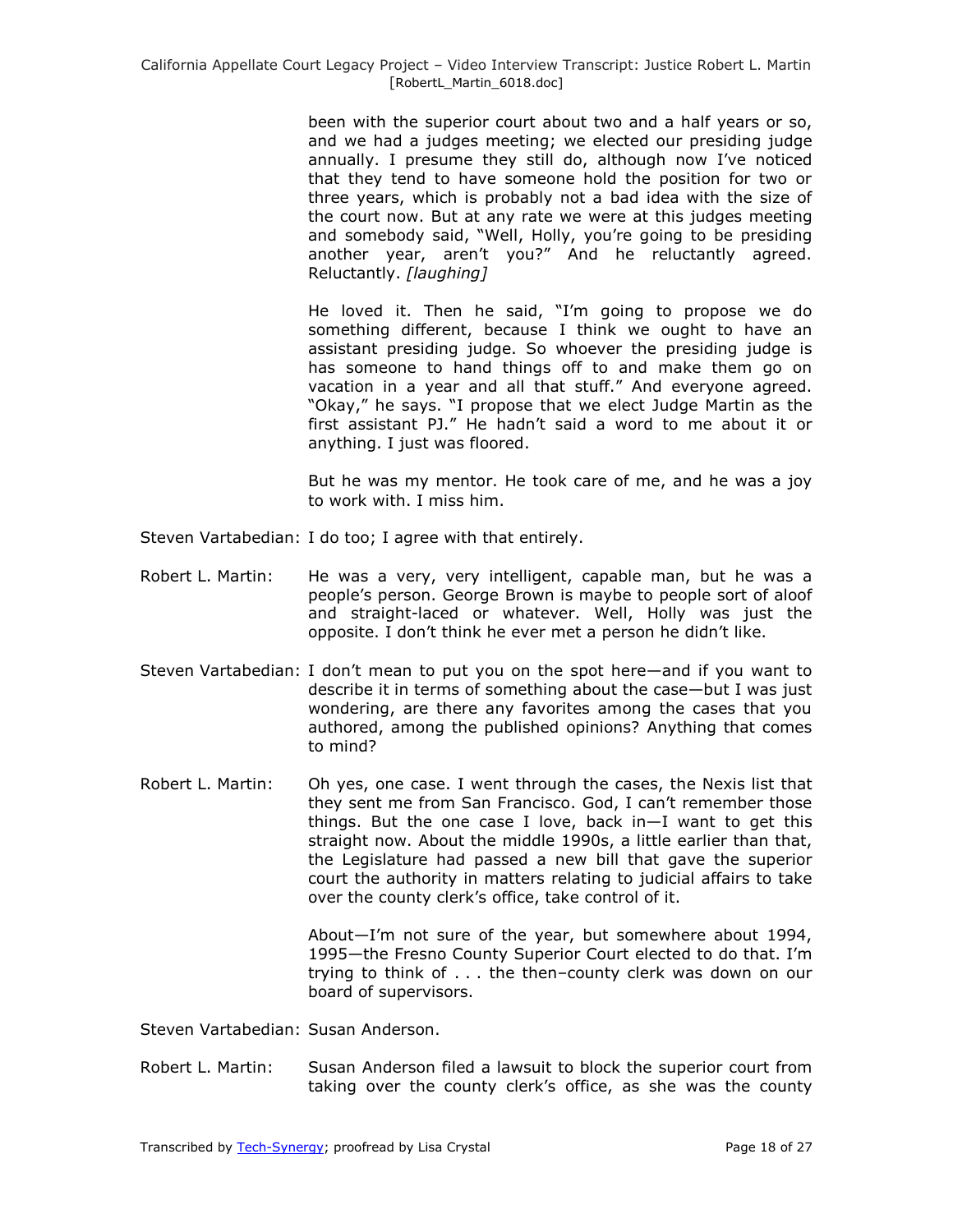clerk. Well, the case came to the Court of Appeal. They didn't have a trial or anything. I guess it must have been a writ.

Anyway, it came to us and Don Franson was sitting on a side bench. He had retired and came back and was sitting. A couple of judges were on vacation or something or whatever, and I was working that month or for a couple of months.

So Jim Ardaiz assigned himself, Don Franson, and me, which would be the three most senior people on the court, to that case, and assigned it to Don to write. Well, Don wrote an opinion and very intelligently thought out and formulated that this law was unconstitutional and the Fresno County court had exceeded its authority in taking over the county clerk's office and issued an order to revert back to the original system.

I wrote a dissent; I didn't agree with any part of it. And the Supreme Court took it up and after a month or two handed down a ruling reversing Franson and Ardaiz and finding that I was right all along. I loved it.

### $(00:50:04)$

Steven Vartabedian: It was a good feeling, wasn't it?

- Robert L. Martin: Oh, I think I scorched the carpet heading from my chambers down to Ardaiz to tell him about it; of course he had already heard.
- Steven Vartabedian: I remember reading about that.
- Robert L. Martin: I'm kidding about that—it was just fun.
- Steven Vartabedian: I remember when that case came down, and what you said is actually pretty close to being accurate. But I remember early in my career on the appellate bench I sat on the panel. A case you authored, it left quite an impression on me. It was in 1989. It was the published case of *People v. Kane*. And as I recall the factual situation, it was a case where a law enforcement officer received a call to go to this apartment where there had been an attempted rape, and there was a badly beaten woman that the officer found in that apartment; and while he was there he could hear loud noises in the apartment next door.

And so there wasn't time really to get a warrant or anything, so he just went on in and searched; and lo and behold there was the perpetrator in the room next door. And it was a question of whether that could be justified as a matter of exigency that he was going to look for other potential victims, or if this was a crime that was continuing in the next apartment.

It left quite an impression on me, because you wrote in that opinion that in fact that was an appropriate exigent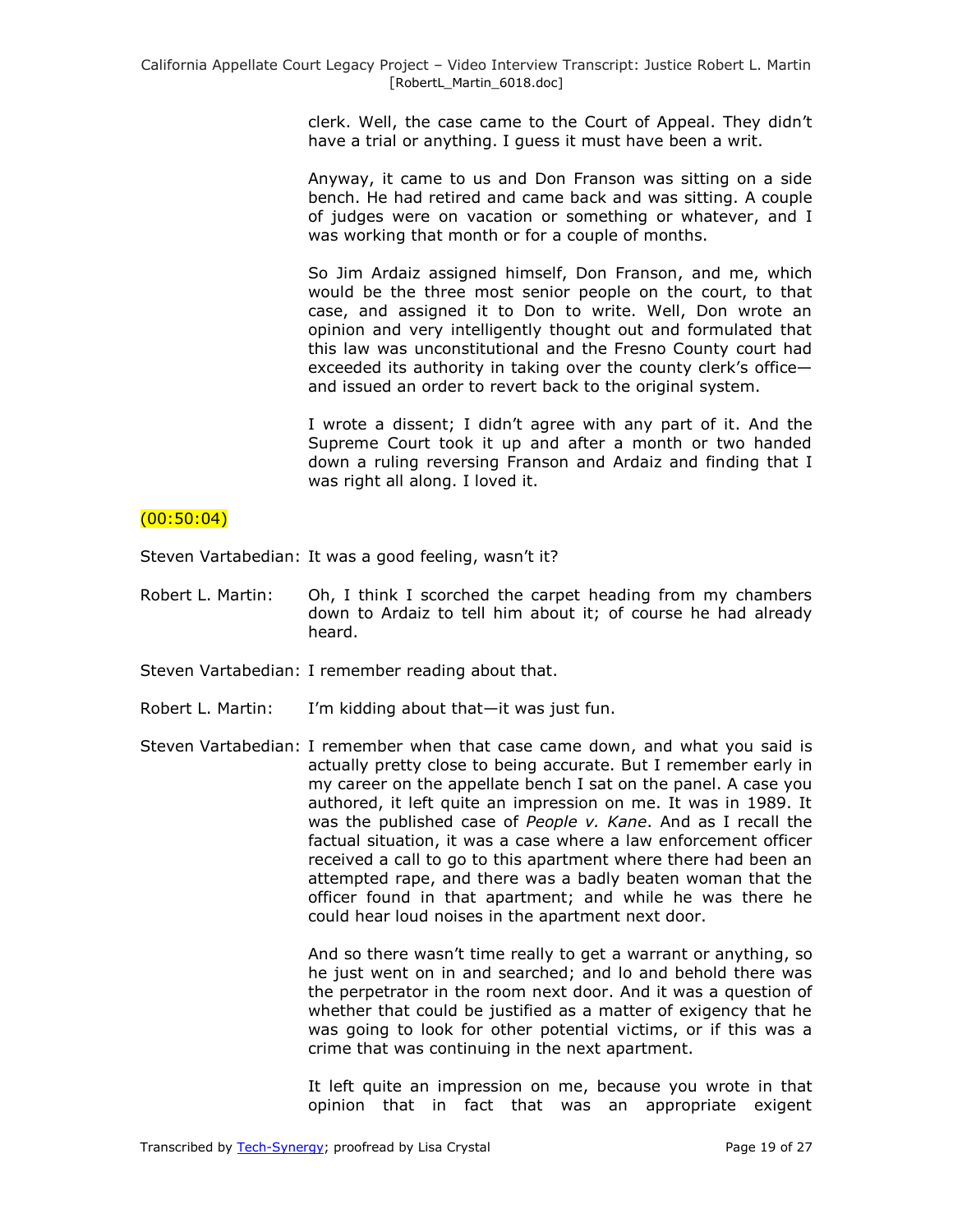> circumstance to justify the officer's action. Do you remember that case at all? I don't know.

Robert L. Martin: I do.

Steven Vartabedian: Again, I don't mean to put you on the spot.

- Robert L. Martin: No, no.
- Steven Vartabedian: That left quite an impression on me.
- Robert L. Martin: I remember it vaguely. I remember the part about the lady who had been raped and going next door and all, but getting beyond that I really don't recall it that well.
- Steven Vartabedian: Yeah, but to me it was important because it showed that sometimes we have to get a little bit outside of what all the published cases say. We might have a unique circumstance, and I thought that you showed the willingness to extend exigency to that kind of circumstance, where someone is looking for other victims and a possible continuing crime.
- Robert L. Martin: Well, you can correct me on this, but I think we were in the stage then where exigency at all was a new theory. It hadn't been around for 50 or 100 years, like so much of the basic law that we practice.
- Steven Vartabedian: It was something that was still evolving and being formulated; and so that, I thought, was a pretty important decision.

You've already alluded to some of the turnover that took place in the court as new people came on by the early to mid-1990s. In fact, there was a huge turnover in the membership of the court, and I like to say that you kind of bridged the gap between a couple of generations on the court. Would you describe any changes that you might have seen over the years in terms of the administration of the court, the processes and the work environment as a person that was going there during these transitions?

Robert L. Martin: Well, of course the biggest change was we got bigger. When I went on the court, Chuck and I were the seventh and eighth justices. We are now what, at 13?

Steven Vartabedian: Ten justices now.

Robert L. Martin: On the court now, I mean.

Steven Vartabedian: Yeah, 10.

Robert L. Martin: Only 10?

Steven Vartabedian: Yeah.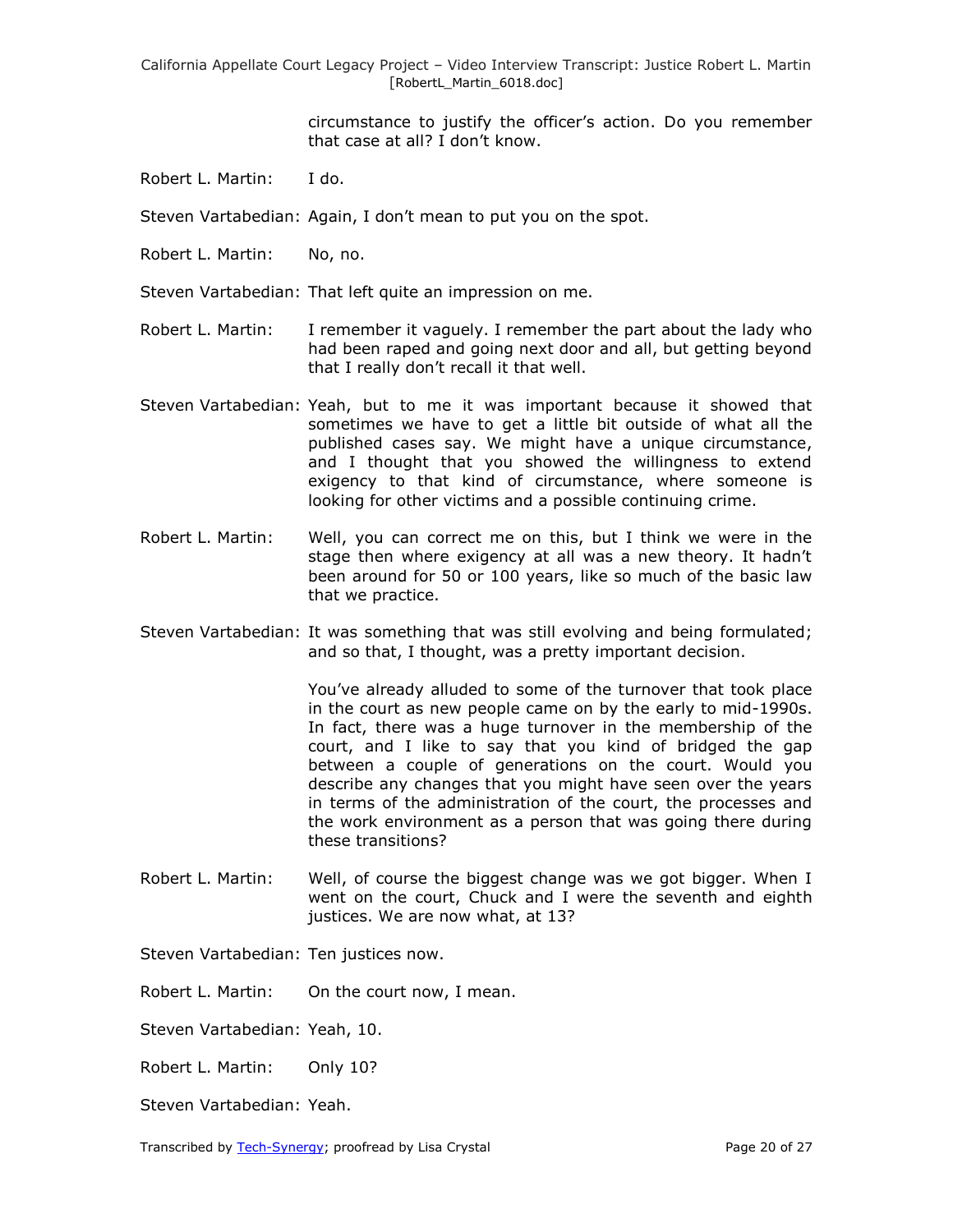Robert L. Martin: I don't know why I thought it was more than that. But at any rate, it seems to me to be so much more, so much more going on and everything. I'm not putting it well. But other than that, almost everyone who came on after I was appointed—Jay Ballantyne, Wiseman—they were mostly from Fresno, or people I had known in prior years either on the superior court going to conferences and that sort of thing.

> So we all seemed to blend together, fit together, very well. There was no . . . I can't remember anyone ever coming onto the court, where prior to his or her getting there people were saying, "God, what a terrible appointment." I really can't remember that ever happening, and I don't believe it ever did. They were a very collegial group.

Steven Vartabedian: Yeah, you've already pointed this out. You half jokingly referred to yourself as the token Democrat, but it's something . . . And I think you've already also pointed this out, that the difference in party affiliation hardly meant you didn't get along with your cohorts. You did, and you've always described this as a very collegial court.

## $(00:54:56)$

This collegiality wasn't a mere matter of social collegiality. Although you've already pointed out that one very important dissent that you had, other than that there were very few dissents in cases in which you participated. To what do you attribute this harmony, let's call it?

- Robert L. Martin: Well, a lot of it is attributable to our staffs. We have 10 justices now, which means we have—not counting the group that does by-the-court-type opinions—we have 20-odd lawyers writing drafts and synopses for the various justices. And as a result of that, you don't have 10 individual judges thinking about that particular case and thinking of various alternatives. And I'm not putting this well, but it all comes together very well, and I think we get a better work product.
- Steven Vartabedian: Do you think it's a good thing that we have career lawyers as opposed to, like, an annual or maybe every two years have clerks come in?
- Robert L. Martin: Absolutely. I'm anticipating you, but absolutely. I admire the lawyers who go into that career. Because I can remember one of the Supreme Court justices back about the time Marvin Baxter was appointed—what was the old man on the court in those years? God, he was a Democrat and he sat into his—

Steven Vartabedian: You're thinking of Stanley Mosk, I think.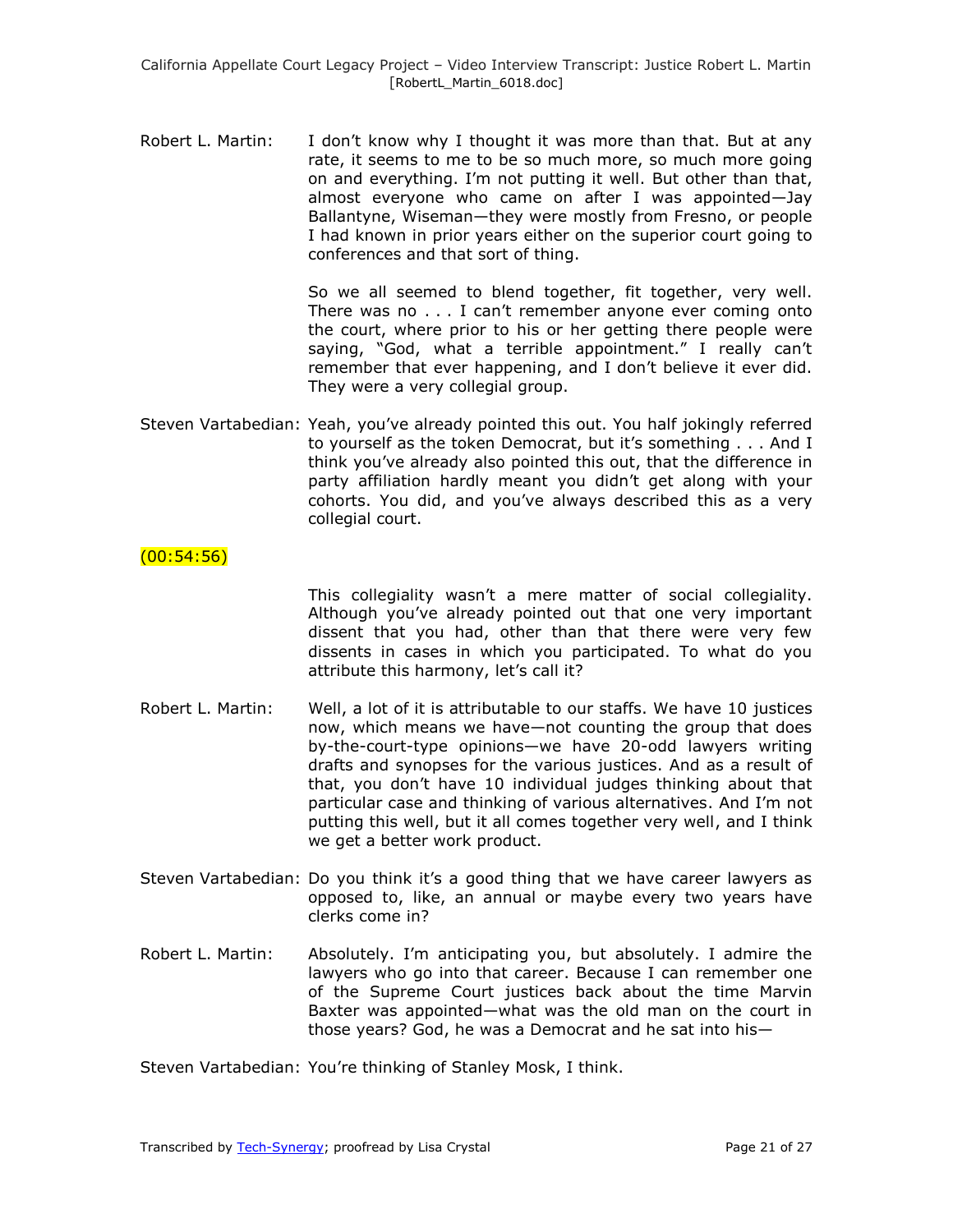Robert L. Martin: Stanley Mosk, right. Stanley Mosk had an attorney assistant, and Stanley must have been on the court what, 30 years or thereabouts—a long, long time. Towards the last 10 or 15 years the saying was, "When you read an opinion by Stanley Mosk, I challenge you to tell me whether it was written by him or his assistant." They had been together so long that they thought the same way and they even wrote the same way. And I think that's indicative of the kind of work and product you get from these lawyers who take this job to heart and don't say "This is not a stepping stone."

> "This is something I'm going to do for a long time, so I'm going to do it well." And we're so blessed to have people like that.

- Steven Vartabedian: That's so true. On a bit of what was a sad note for many of us, we were all shocked and sad a year ago when suddenly Justice Bill Stone passed away at the age of 66. Bill was a colleague of both of ours, and he served here at the Fifth from 1988 to 1999. Would you share some of your recollections of Bill, if you can?
- Robert L. Martin: Oh, Bill was a joy. He and Judge Ardaiz were both sworn in the same day, and when Chuck Hamlin and I were sworn in, Judge Brown said, "Okay, flip the coin to see who's senior this month"—and then he changed back every month. It worked out fine. But when Ardaiz and Stone were sworn in, was it Franson? Who was the PJ, it wasn't—
- Steven Vartabedian: I believe Franson would have become PJ; it's very close in the time between when Brown retired and Franson became the PJ.
- Robert L. Martin: Maybe Brown was still there, because I thought Jim told me later on, Brown told me, that because of our ages that Bill will be senior. Bill deserved to be senior. *[laughing]* He deserved anything that he received because he was a fine person, because he was a fun guy.
- Steven Vartabedian: Did you have any . . . you've already related some favorite stories on the court. Any other stories of your time on the court that you wish to share with us, or have we pretty well covered the ones that you'd like to talk about?
- Robert L. Martin: You know, when you try to think of those things they just won't come to mind. Well, I remember . . . oh no, that was superior court, when I was the presiding judge of the superior court. Before Pauline came to the Fifth, she was sitting out in Juvenile, and then they were building the new court section out there. So I was sitting in my chambers one morning without anything—well, I had plenty to do, but without anything I wanted to do. So I was thinking, what can I do to get Pauline? So I gave her a call, and I called the juvenile hall and the clerk answered the phone. And I said, "This is Justice Martin."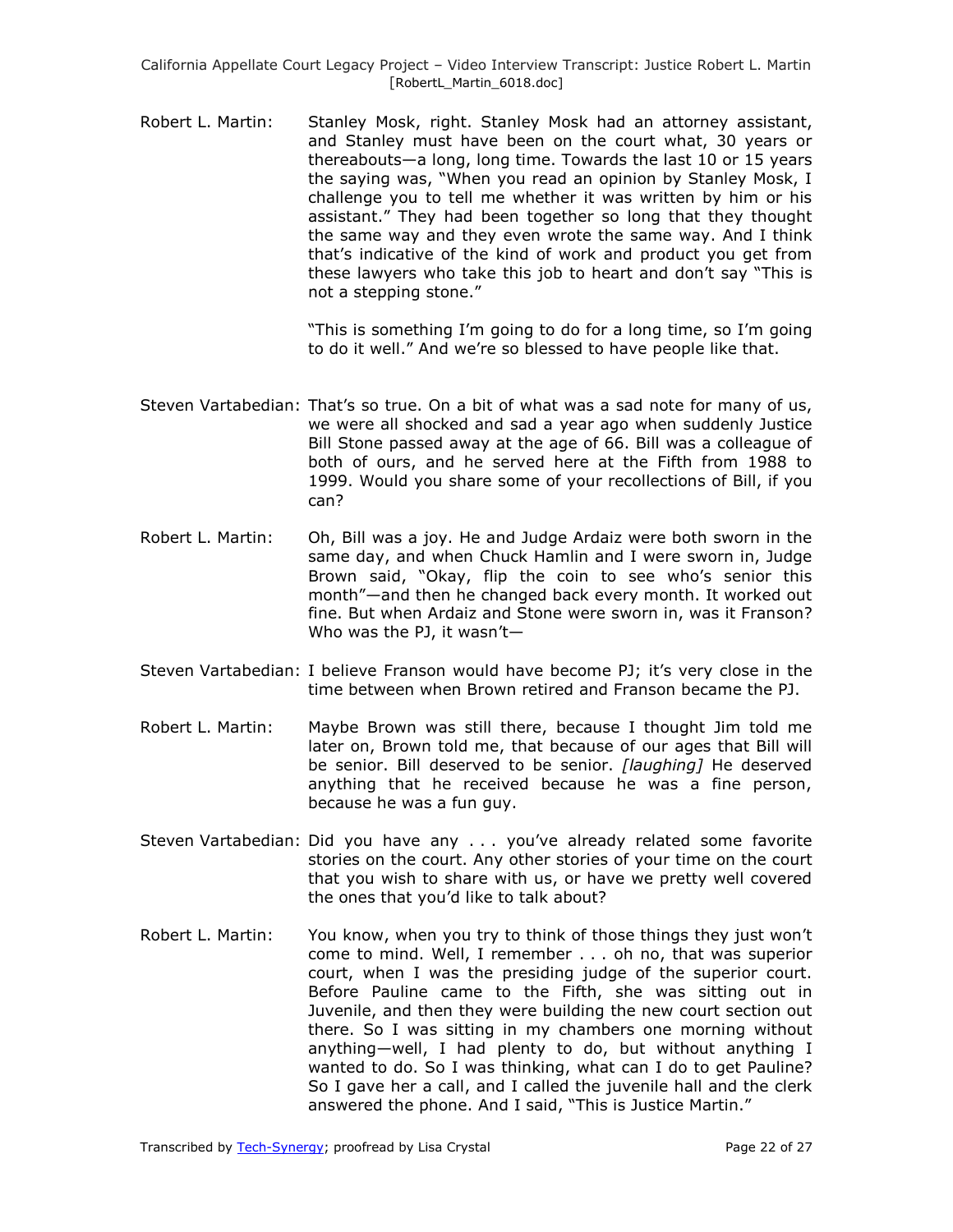I'm sorry; I'm one court ahead of myself. "This is Judge Martin and I need to talk to Judge Hanson."

## $(01:00:05)$

He said, "Oh yes, Judge, oh yes, sir, we'll stop, I'll have her stop the proceeding and get right on that." I thought, oh god, all right. At any rate, she came on the phone and said, "Bob, Bob what is it?" I said, "I want you to look out of your window." She said, "Yeah, what are we looking for?" "Well, I gave an order for those carpenters out there to take the leftover lumber and build a scaffold, so we can take care of these juveniles once and for all."

She said, "What? What? Bob!" And then she said a couple of words that a lady doesn't normally utter. But that was a fun day. *[laughing]* I don't know. This is the truth: I never got tired of getting up in the morning and going to work. Because every day was a challenge, and it wasn't the kind of a challenge, you know, that's going to change your life or anything; but it was interesting enough and challenging enough that I never got tired of it. And it was like that for 20 years.

- Steven Vartabedian: So after 15 years on the court, you did retire in 1997. What do you miss the most about the court, those 15 years that you had here?
- Robert L. Martin: Well, I think I miss the activity of being on the court and involved in things. After I retired, I worked for about six years on assignment. Not 100 percent of the time, but the first couple of years or so I worked almost 100 percent, and then I cut it back till I was working maybe 25 percent to a third of the time sitting on assignment. And I would travel up and down the valley primarily. I spent a month in San Francisco one time and a month in Oakland, but primarily up and down the valley trying cases. And number one, it was fun to get back into the courtroom trying a case. It's different on the appellate court, obviously. And I missed it after being up here for 15 years.

So that was really a joy. And then I had a couple of strokes and with relatively good recoveries, and that sort of ended my legal career. But I think it was just being with the people and that sort of thing. My former staff and I still go to lunch three or four times a year, and that's one of the exciting days for me. I wake in the morning thinking about, oh I'm going to go to lunch with Linda and Bob and Phil. I'm an involved person. I like to read and I like to do things, but it's not like being on the court.

Steven Vartabedian: I imagine serving on judicial assignment—after having been an appellate judge for 15 years, there's a little bit of a transition back to the trial court, something a little different.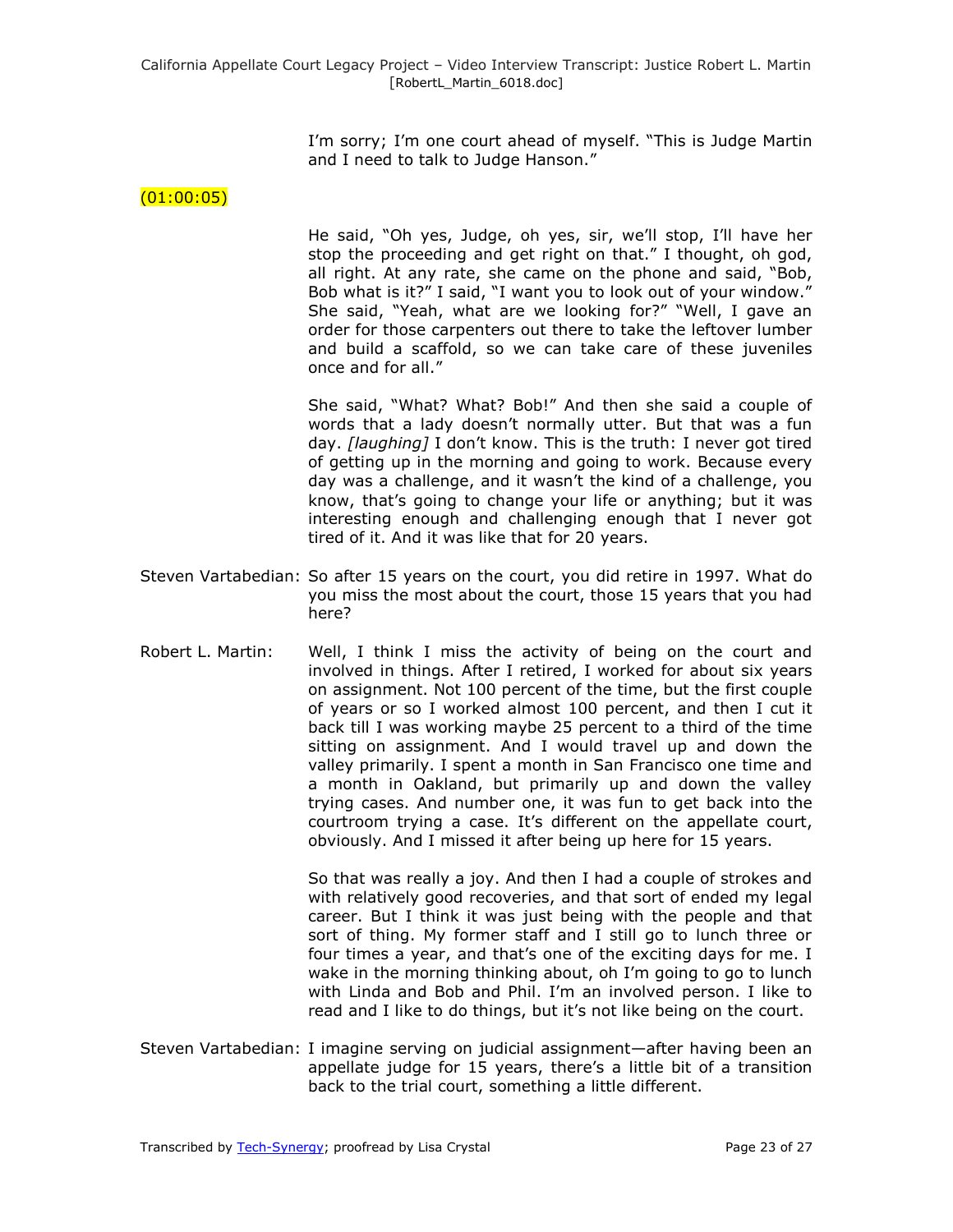Robert L. Martin: Oh! They treat you like a king.

Steven Vartabedian: They treat you well.

- Robert L. Martin: When you show up in a small court—"Justice Martin!" And no one ever calls you Judge; it's Justice Martin. And I say, "Call me Bob." Forget it; it's not going to happen.
- Steven Vartabedian: *[Laughing]* That does give you a chance, maybe, to travel some places you wouldn't otherwise go to.
- Robert L. Martin: What's that one up in the mountains? San Andreas—not the most exciting place in the world, but it was fun. San Francisco was sort of fun to get back, and Carol wasn't with me, but at least my daughter worked in Oakland and she'd come over and we'd have dinner. So that was sort of fun. And then I got a month-long case in Oakland, a rape in a concert. Well, that wasn't fun, but it was fun being there and being able to go around and again with my daughter and go different places for dinner and that sort of thing. I don't know. Mostly when you're on a two- or three-day assignment you're there, you do the work, and you come home; that's sort of it.
- Steven Vartabedian: Yeah, I imagine retirement . . . and now that you're no longer doing assignments is giving you time for other things. Your reading would be one thing I'm sure you're active with; and you're doing quite well too, by the way, in terms of you talked about the strokes. You've recovered remarkably well, Bob.
- Robert L. Martin: You mean I don't talk like this? *[mumbling]*
- Steven Vartabedian: Oh, come on. *[laughing]* But I do want to ask you about one of your favorite pastimes we've already alluded to, and that is cooking. I don't imagine that you could possibly improve on that chili recipe of yours. For many years you were the perennial winner of our court's chili contest, the chili cook-off. And are you going to be giving away that secret recipe anytime soon, on your chili?

### $(01:05:04)$

- Robert L. Martin: Well, anyone who wants it I will sit down . . . I don't have a recipe.
- Steven Vartabedian: As you said, you learned it from your mom: put in a pinch of this and a pinch of that.
- Robert L. Martin: I learned it from my mom, then I just put it together as I go along. But I enjoy cooking. Cooking is fun, and I do enjoy eating. That's just the fact of—

Steven Vartabedian: Well, that's the fruits of your labor, right?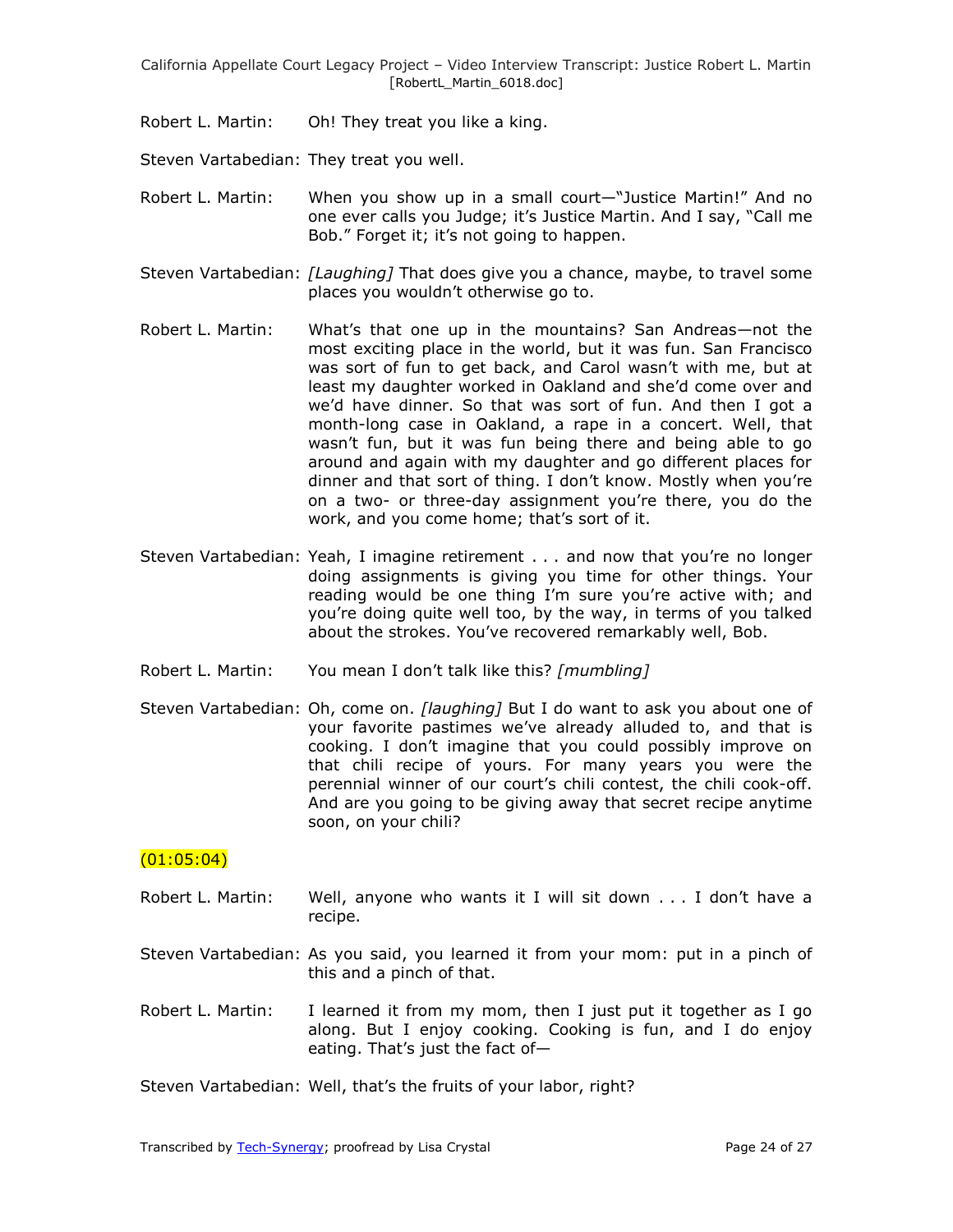- Robert L. Martin: Absolutely. But since I had the stroke I have to—not for hours and hours, but I have to go through a physical exercise routine. And then of course I love reading, and I've never not read. And I like watching television. There's the History Channel; the Public Broadcasting, PBS; and there's A&E, I think it is; and there are one or two others. I don't mean that I don't watch junk like everyone else does, but my priority interest is—like I love to watch the History Channel.
- Steven Vartabedian: You are watching the high-class stuff. Not always, but some of the times.
- Robert L. Martin: Well, it's interesting. I was watching just the other day  $\dots$  I can't remember what it was. Which is part of my problem now, you know; I can watch a program and a month later see it again, I don't remember that I've seen it.
- Steven Vartabedian: Well, that's no different than I, so don't worry about that. *[laughing]*
- Robert L. Martin: But at any rate, it was something that was just interesting to me. Nothing I would ever have occasion to be involved with or do or anything like that, but it was just interesting.
- Steven Vartabedian: Have you come up with any new dishes in your cooking repertoire or anything you—
- Robert L. Martin: I like to try different things, but I like meat and chicken, and fish to some degree. So I'm not a baker, a pastry maker, or that sort of thing. One of my favorite dishes is pot roast. I don't make it like my mother used to make, but I sure wish I could. But cooking is fun.
- Steven Vartabedian: I imagine you also have more time for your family. Tell us about your family, starting with your wife, Carol.
- Robert L. Martin: Well, my wife Carol is a very interesting person. She is not as old as me, but within a reasonable distance, but she still wants to be 21 and spends at least six or eight hours a day trying to accomplish that. *[laughing]* Not true. Not true.

She puts up with me, and I think we get along pretty well. We've got a dog that she calls the puppy from hell that she says she's going to kill, but I protect the dog. So that's my primary job description. Carol is a good gal. I love her very much.

Then we have our kids. I have one interesting story to tell you. Carol has a son, Rick Barstow, and Rick is a real estate broker and he loves to play Texas Hold'em. And about three months ago now he went down to Las Vegas, and with Texas Hold'em winnings he had he bought an entry into the world's Texas Hold'em tournament, \$10,000.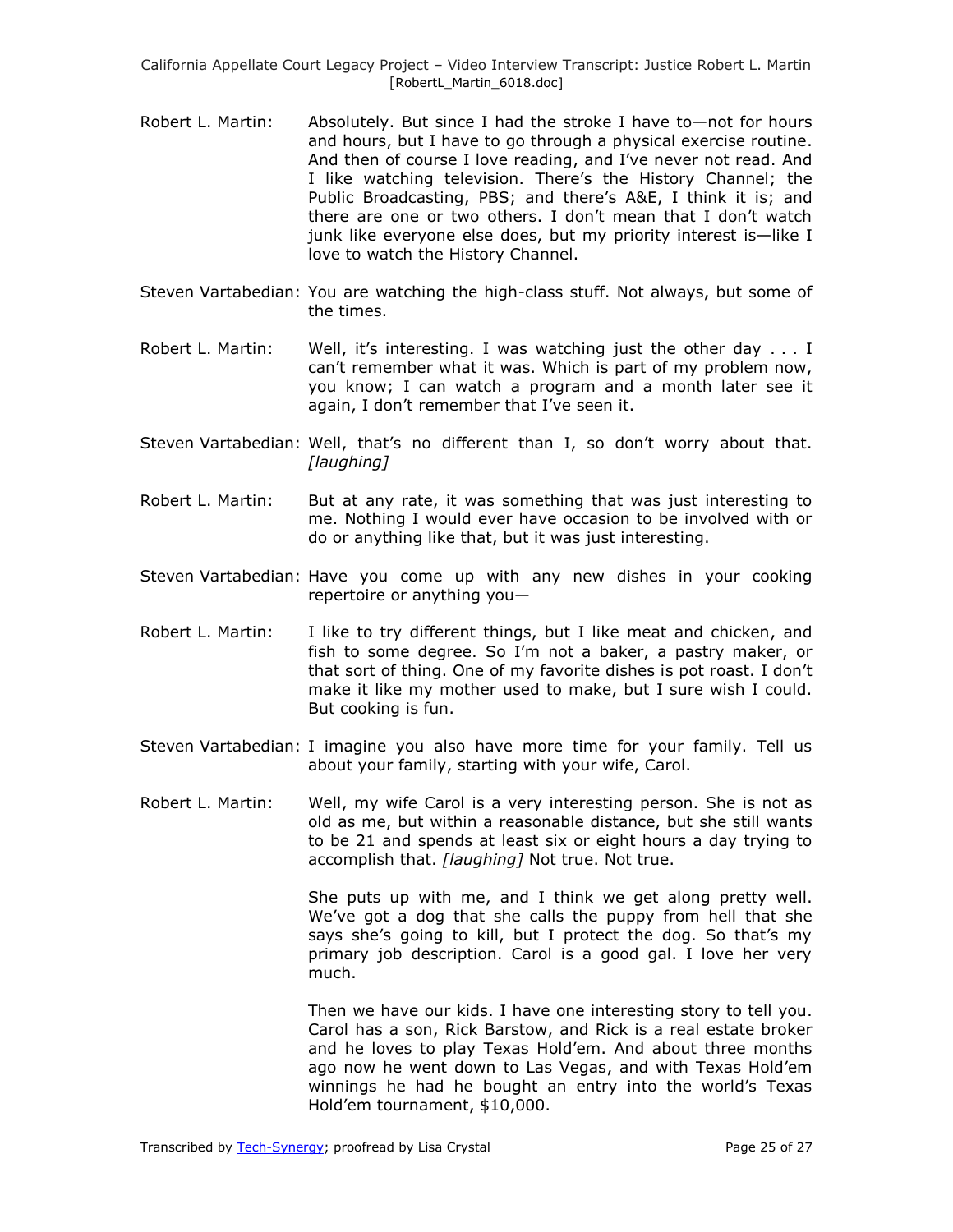I'm impressed. At any rate, he played in this tournament and 8,700 and some started out and I think they reduced it by about 50 percent each day. So he was in there three or four days and it got down to where he was like the 179th person when he lost the hand in which . . . What do they call when you bet all the chips you have? There's a word for it in poker, I can't—

- Steven Vartabedian: I'm not a poker player, so I wouldn't be the right person to give you that.
- Robert L. Martin: Whatever it is. But at any rate he was out, but he won \$47,000 based on \$10,000 he invested. That's not bad, is it?
- Steven Vartabedian: A very serious poker player.
- Robert L. Martin: I'm really impressed. Rick is a very good guy, a nice guy. My daughter Lisa, who is the oldest, she's a partner with Baker Manock & Jensen, does primarily medical malpractice defense cases. My son Bob in the middle, he's a manager with Costco. He's the second man in the store up in one of the Sacramento markets. He's married and he and his wife Judy have my only grandchild, Bobby, who has just turned 12. And my daughter Amy who is with Cal Expo—was it Cal Expo, Cal, what is it, the safety? Cal OSHA. And she's not married, up in Alameda. Let's see, that takes cares of everyone.

# $(01:10:13)$

Steven Vartabedian: Amy is an attorney as well with—

- Robert L. Martin: Oh, Amy is also an attorney, right.
- Steven Vartabedian: Let me ask you this, and again I might be putting you on the spot here once again. Do you have any words of advice to any new lawyers?
- Robert L. Martin: Oh god. Just learn for a while to keep your mouth closed and listen. You will go a long ways if you listen and pay attention as compared to walking into an office and trying to convince them that you already know everything. Other than that I don't really think so.

Steven Vartabedian: Any advice for new judges?

- Robert L. Martin: Same thing, basically.
- Steven Vartabedian: Pretty basic and good advice. What would you like the legal community and the general public to most remember about you and your work as a judge?